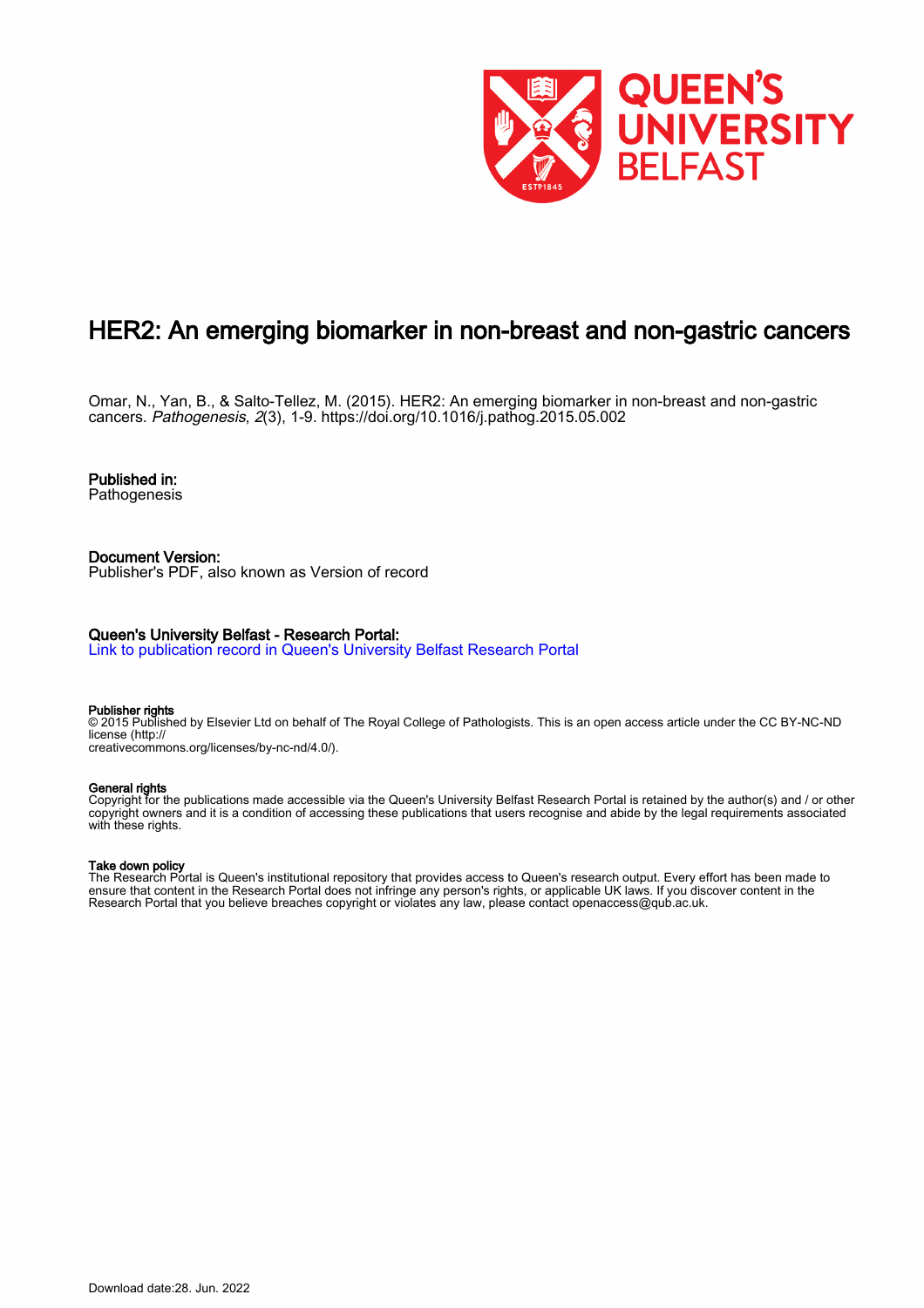Contents lists available at [ScienceDirect](http://www.sciencedirect.com/science/journal/22146636)

# Pathogenesis

journal homepage: [http://www.pathogenesisjournal.com/](http://http://www.pathogenesisjournal.com/)

# HER2: An emerging biomarker in non-breast and non-gastric cancers

# Norh[a](#page-1-0)yati Omar ª, Benedict Yan <sup>[b](#page-1-1)</sup>, Manuel Salto-Tellez <sup>[c,](#page-1-2)[\\*](#page-1-3)</sup>

<span id="page-1-0"></span><sup>a</sup> *Pathology Department, Tengku Ampuan Rahimah Hospital, Klang, Selangor, Ministry of Health, Malaysia*

<span id="page-1-1"></span><sup>b</sup> *Benedict Yan, Department of Laboratory Medicine, National University Health System and National University of Singapore, Singapore*

<span id="page-1-2"></span><sup>c</sup> *Northern Ireland Molecular Pathology Laboratory, Centre for Cancer Research and Cell Biology, Queen's University Belfast, United Kingdom*

#### ARTICLE INFO

*Article history:* Received 2 February 2015 Accepted 20 May 2015 Available online 6 June 2015

*Keywords:* HER2 Oncology Biomarker

#### ABSTRACT

*Introduction:* HER2, a member of the human epidermal growth factor (HER) family of transmembrane tyrosine kinases, has been of considerable interest in oncology due to its significant role in the pathogenesis of various cancer types.

*Materials and methods:* In this article, we review current data on HER2 as a potential biomarker in cancers other than breast and gastric by conducting an electronic database search using Pubmed.

*Results:* The existing literature provides evidence that HER2 protein overexpression and genomic alterations exist in a subset of patients with non-breast and non-gastric cancers, and hints at the promise of anti-HER2 targeted therapy in these patients.

*Conclusion:* Moving forward, the rigorous evaluation of HER2 (protein and genomic) status as a predictive biomarker will be necessary to bring anti-HER2 therapeutics for non-breast and non-gastric cancers to the clinic.

© 2015 Published by Elsevier Ltd on behalf of The Royal College of Pathologists. This is an open access article under the CC BY-NC-ND license (http://creativecommons.org/licenses/by-nc-nd/4.0/).

#### **1. Introduction**

HER2 (human epidermal growth factor 2) is a membrane-bound tyrosine kinase in the ERBB family. The HER2 monomeric protein has three main regions: the extracellular amino-terminal region comprising four domains (I–IV), the hydrophobic transmembrane domain and the carboxy-terminal kinase domain comprising the juxtamembrane domain, tyrosine kinase and C-terminal tail with autophosphorylation sites. It has no known ligand, and heterodimerizes with other members of ERBB family on ligand binding to stimulate various intracellular signal transduction pathways involved in cell growth [\[1,2\].](#page-6-0)

HER2 protein overexpression, gene amplification and mutation have been identified in a variety of cancer types. Evaluation of HER2 status is now critical as a companion diagnostic for anti-HER2 targeted therapeutics. There are two different strategies for targeting HER2 that have been successfully employed in the clinic: 1. antibodies directed against the extracellular domain of the receptor and 2. small molecule Tyrosine Kinase Inhibitors (TKIs) acting on the intracellular kinase domain. Several agents targeting HER2-positive malignancies have been approved, including trastuzumab and pertuzumab (humanized monoclonal antibodies); lapatinib and afatinib (dual EGFR/ HER2 inhibitors); and ado-trastuzumab emtansine (T-DMI) (an antibody-cytotoxic conjugate that combines the HER2-targeting antitumour property of trastuzumab with the cytotoxic microtubule-depolymerizing compound DM1) [\[3,4\].](#page-6-1)

A brief description of trastuzumab is provided because of its distinction as the first anti-HER2 targeted therapeutic to enter the clinic. Trastuzumab exerts its anti-tumour effects via different mechanisms, one of them being the inhibition of intracellular signal transduction. In *HER2*-amplified human breast cancer cells, trastuzumab inhibits HER2 activation/phosphorylation, with subsequent effects on downstream signalling pathways such as the PI3K-Akt-mTOR and Ras-Raf-Mek-Erk1/2 pathways which are known to be tumorigenic [\[5\].](#page-6-2) Trastuzumab also promotes antibody-dependent cell-mediated cytotoxicity (ADCC). Evidence from in vitro and in vivo studies indicate that trastuzumab efficiently induces ADCC against HER2-positive breast cancer cells [\[6–9\].](#page-6-3) Trastuzumab also triggers apoptosis [\[10\],](#page-6-4) blocks the formation of phosphorylated p95 (a constitutively active membrane-bound HER2 protein fragment) [\[11\],](#page-6-5) and inhibits tumour angiogenesis [\[12\].](#page-6-6) The score of Her2 protein for clinical purposes is well established in the case of breast cancer [\[13–15\].](#page-6-7)

<span id="page-1-3"></span>Corresponding author. *E-mail address:* [m.salto-tellez@qub.ac.uk](mailto:m.salto-tellez@qub.ac.uk) (M. Salto-Tellez).

http://dx.doi.org/10.1016/j.pathog.2015.05.002



Review Article





<sup>2214-6636/© 2015</sup> Published by Elsevier Ltd on behalf of The Royal College of Pathologists. This is an open access article under the CC BY-NC-ND license (http:// creativecommons.org/licenses/by-nc-nd/4.0/).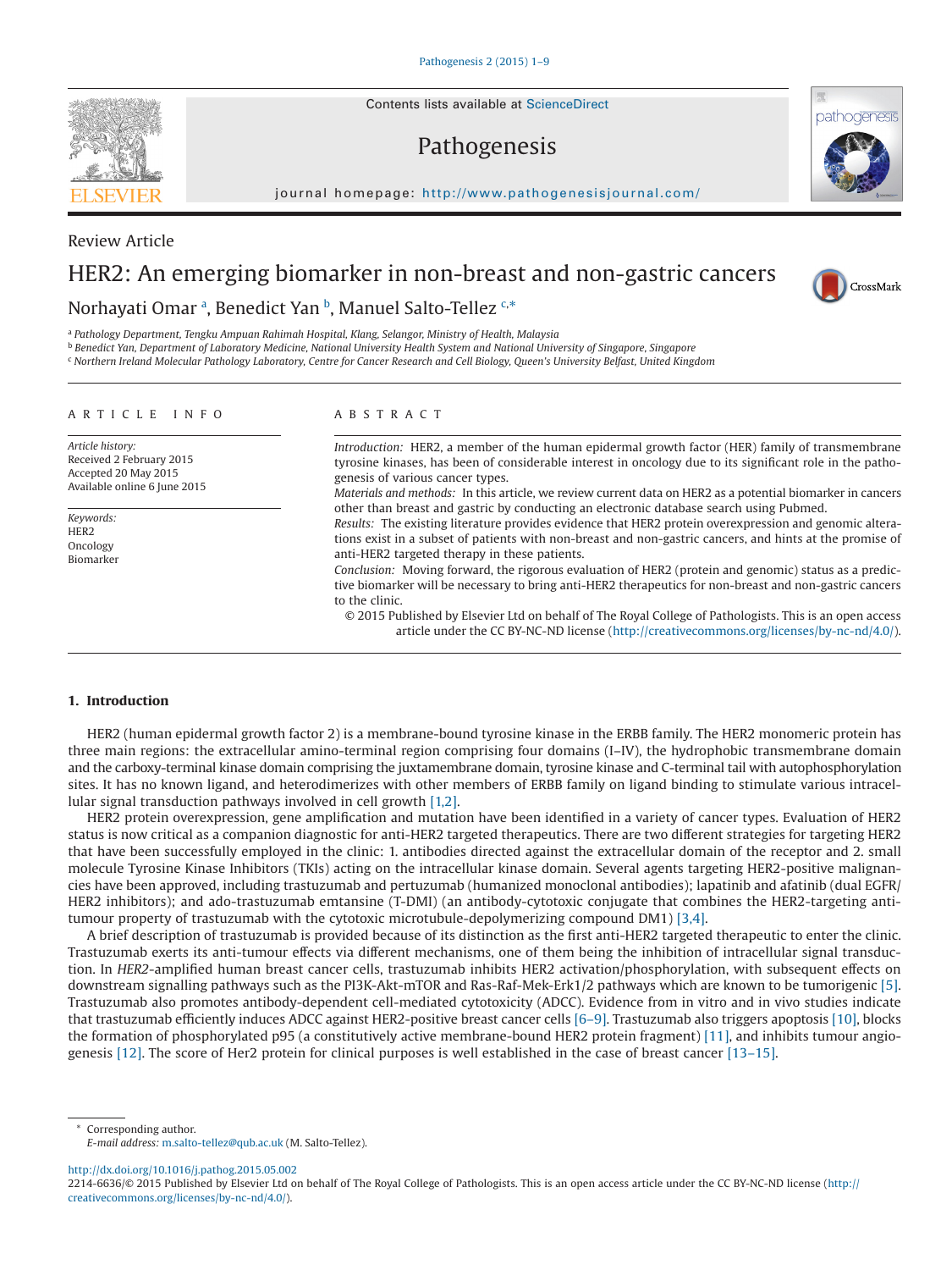The presence of HER2 alterations in diverse cancers provides novel therapeutic opportunities. In this review, we survey and describe the prevalence of HER2 alterations in non-breast and non-gastric cancers. As a corollary, we also highlight the need for molecular pathologists to recognize the importance of accurate and reproducible HER2 testing.

# **2. Strategy of review**

An electronic database search using Pubmed was conducted. The following keywords and terms were used in the search: HER2 in cancer; lung cancer; salivary gland tumour; ovarian cancer; endometrial cancer; uterine cervix cancer; prostate cancer; bladder cancer; oesophagus cancer; colorectal cancer; biliary tract cancer; pancreatic cancer; liver cancer; head and neckcancer; astrocytoma; glioblastoma; hepatocellular carcinoma; melanoma; germ cell tumour. Clinical studies, meta-analyses and systematic review analysing HER2 in cancers other than breast and gastric were all included. Only articles in the English language were selected.

A total of 251 papers were screened and analysed; from these, 163 were included.

#### **3. Results**

#### *3.1. HER2 in lung cancers*

To date, there have been several studies concerning *HER2* mutations in non-small cell lung cancer (NSCLC). *HER2* mutations have been reported to exist in up to 5% of non-small cell lung cancer (Table 1). Similar to EGFR-driven NSCLC, *HER2* mutations are more commonly seen in NSCLC patients with the following characteristics: Asian, female gender, light/never-smoker status and adenocarcinoma histology [\[18–22\].](#page-6-8) Most *HER2* hotspot somatic mutations are located in exon 20. The mutations are located in the C-helix region of the kinase domain, similar to those found in *EGFR*. A study by Sasaki et al. in a Japanese population [\[19\],](#page-6-9) and Arcila et al [\[23\]](#page-6-10) in a large cohort of predominantly Caucasian patients, revealed a 12 nucleotide insertion (YVMA) in exon 20 at codon 775. Another study reported seven of nine cases with in-frame duplication or insertions at codon 776–779 (YVMA) and two showed base substitutions resulting in amino acid changes [\[24\].](#page-6-11) Mazieres et al. found HER2 to be anear-exclusive driver in approximately 2% (65/3800) of NSCLC, save for one case with a concomitant *KRAS* mutation [\[25\].](#page-6-12)

HER2 protein overexpression and gene amplification have been described in 7%–23% [\[26–28\]](#page-6-13) and 2%–22% [\[26,29,30\],](#page-6-13) respectively, of NSCLC patients. In a meta-analysis of 2579 NSCLC patients, HER2 IHC overexpression was associated with a poor prognosis in adenocarcinoma [\[31\].](#page-6-14) Another meta-analysis of 6135 patients by Liu et al. also identified HER2 protein overexpression as a poor prognostic marker in lung cancer [\[32\].](#page-6-15)

A few early clinical trials exploring the outcomes of treatment with trastuzumab either as monotherapy or combined therapy have shown only modest or minimal clinical benefit in HER2 IHC-positive NSCLC [\[33,34\].](#page-6-16) However, a trend towards better clinical outcome was seen in patients treated with trastuzumab combination therapy in HER2 3+ positive overexpression or FISH-positive NSCLC [\[35,36\].](#page-6-17) Ross et al. reported a case of *HER2*-amplified NSCLC showing a 51% regression in tumour size after lapatinib monotherapy [\[37\].](#page-6-18)

Patients with advanced NSCLC harbouring *HER2* mutations have reportedly displayed evidence of response when treated with combined anti-HER2 agents [\[25,38–41\].](#page-6-12) For example, Mazieres et al. observed a durable response in a study of 22 patients receiving anti-HER2 treatment, with 11 patients achieving partial responses and 4 patients with disease stabilization [\[25\].](#page-6-12) Similarly, treatment with afatinib, an EGFR/HER2 inhibitor, resulted in objective responses in 3 NSCLC patients with *HER2* kinase domain mutations.

#### *3.2. HER2 in salivary gland tumours*

**Table 1**

Malignant tumours of salivary gland are rare lesions and often have poor prognoses [\[42\].](#page-7-0) The prevalence of HER2 protein overexpression in salivary gland tumours ranges from 4 to 21% [\[43–46\].](#page-7-1) Salivary gland carcinoma comprises a wide spectrum of histological subtypes, and among these, the subtype reportedly with the highest prevalence of HER2 protein overexpression/amplification is salivary duct carcinoma (SDC) [\[47–53\]](#page-7-2) [\(Table 2\)](#page-3-0). The jury is still out concerning the prognostic role of HER2 expression in salivary gland tumours [\[48,53,59\].](#page-7-3)

SDC represents 1–3% of all malignant salivary glands tumours and resembles high-grade ductal carcinoma of the breast histologically. It is an aggressive tumour with a high risk of local and distant recurrence, and is associated with high mortality and poor response to treatment. It can arise de novo or as the malignant component of carcinoma ex-pleomorphic adenoma. In view of the poor outcomes, several therapeutic approaches have been studied. Several studies reported encouraging results for trastuzumab-based chemotherapy in HER2-positive SDC [\[54–61\].](#page-7-4)

| Tapic 1                                     |  |  |  |
|---------------------------------------------|--|--|--|
| Frequency of HER2 mutations in lung cancer. |  |  |  |

| Group                                                  | Total number (n) | Frequency (%) |
|--------------------------------------------------------|------------------|---------------|
| Stephens P et al. (Nature 2004)                        | 120              | 4             |
| Shigematsu HI et al (Cancer Research 2005)             | 671              | 1.6           |
| Buttitta FI et al. (International Journal Cancer 2006) | 403              | 2.2           |
| Sasaki H et al. (2006)                                 | 122              | 0.8           |
| Sun Y et al. (2010)                                    | 52               | 3.8           |
| Tomizawa K et al (2011)                                | 504              | 2.6           |
| Li C et al. (2012)                                     | 224              | 3.6           |
| Cardarella S et al (2012)                              | 344              | 4.3           |
| Zhang Y et al $(2012)$                                 | 266              | 4.6           |
| Arcila Mat et al (2012)                                | 1478             | 1.7           |
| Mazieres II et al (2013)                               | 3800             | 1.7           |
| Kris MG et al. (JAMA 2014)                             | 733              | 2.6           |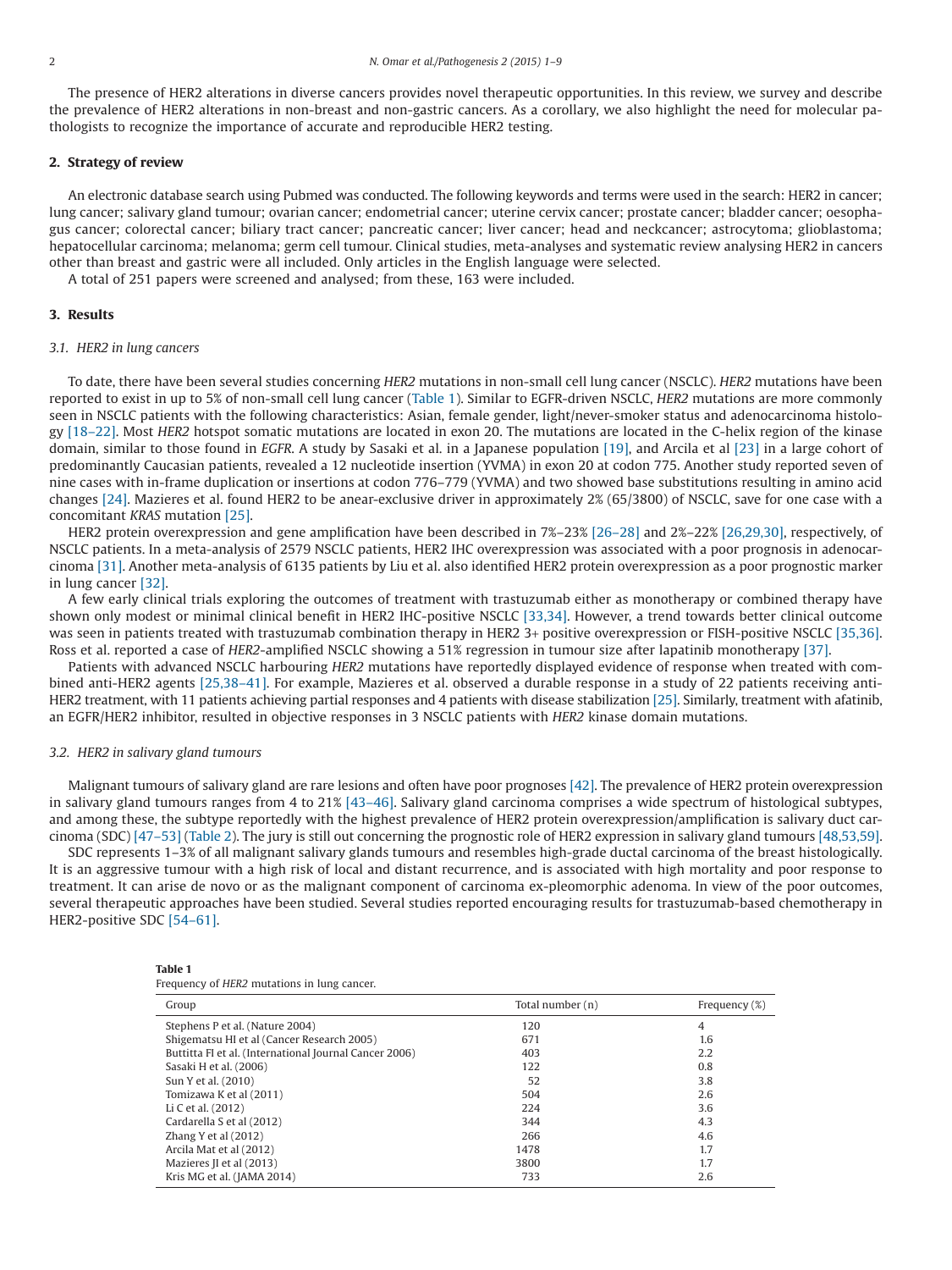#### <span id="page-3-0"></span>**Table 2**

Frequency of HER2 protein overexpression and amplification in salivary duct carcinoma.

| Group                                                     | Total number | Protein overexpression   | Amplification |
|-----------------------------------------------------------|--------------|--------------------------|---------------|
| Cornolti G et al. (Arch Octolaryngol Head Neck Surg 2007) |              | 10/13                    | 8/10          |
| Jaehne M et al. (Cancer 2005)                             | 34           | 7/34                     | 1/7           |
| Clauditz TS et al (Pathology 2011)                        | 14           | 3/14                     | 3/3           |
| Nardi V et al (Clin Cancer Res 2013)                      | 27           | $\overline{\phantom{0}}$ | 8/27          |
| Skalova A et al. (Pathol Res Pract 2001)                  | 15           | 14/15                    |               |
| Skalova A et al. (Histopathology 2003)                    |              | 11/11                    | 4/11          |
| Etges A et al. (J Clin Pathol 2003)                       |              | 4/5                      |               |
| William MD et al. (Clin Cancer Res 2010)                  | 66           | 10/66                    | 6/10          |

#### *3.3. HER2 in ovarian cancer*

HER2 protein overexpression occurs in 5–19% of epithelial ovarian cancer (EOC) (Table 3) [\[62–70\].](#page-7-5)

Among the various histological subtypes of epithelial ovarian carcinomas, it appears that HER2 gene amplification and protein overexpression is most common in the mucinous subtype. Table 4 provides a breakdown of HER2 status by histological subtype.

Somatic *HER2* mutations have also been identified in epithelial ovarian carcinomas. Lin et al. [\[76\]](#page-7-6) reported the presence of *HER2* mutations in 2 *HER2*-amplified ovarian mucinous carcinoma cases. An insertional mutation (amino acids 772–775, YVMA) was identified in exon 20 of *HER2* in another study [\[77\].](#page-7-7)

At present, the prognostic utility of HER2 overexpression in ovarian cancers is unascertained [\[78,79\].](#page-7-8)

The results of an early clinical trial for anti-HER2 targeted therapy in epithelial ovarian carcinomas were disappointing [\[63\].](#page-7-9) In this study, there was no documentation of *HER2* genomic amplification status, and the study cohort did not include any mucinous carcinomas. More recent studies provide circumstantial evidence that mucinous carcinomas might respond to anti-HER2 therapeutics [\[80,81\].](#page-7-10)

#### *3.4. HER2 in pancreatic cancer*

Pancreatic cancer is an aggressive tumour; 5-year survival rates are generally less than 5% [\[82\],](#page-7-11) and treatment options are limited [\[83\].](#page-7-12) The prevalence of HER2 overexpression in pancreatic cancer ranges from 7% to 61% and 2%–24% respectively [\(Table 5\)](#page-4-0) [\[84–88\].](#page-7-13)

The role of HER2 status as a prognostic marker in pancreatic cancer is at present equivocal. Sharif et al. and Stoecklein et al. found no association of *HER2* amplification with patient outcome [\[86,87\].](#page-7-14) This is in contrast to Komoto et al. [\[85\]w](#page-7-15)ho reported significantly shorter survival times in patients with HER2 overexpression.

With regards to anti-HER2 the rapeutics for pancreatic cancer, the data to date has not been encouraging. A phase II study by Harder et al. [\[84\]](#page-7-13) did not demonstrate improved survival in HER2-positive pancreatic carcinomas treated with trastuzumab and capecitabine compared with standard chemotherapy. Safran et al. reported no significant improvement of survival in patients treated with trastuzumab and gemcitabine in HER2-positive pancreatic carcinoma [\[89\].](#page-8-0)

**Table 3**

*HER2* protein overexpression and amplification in epithelial ovarian carcinoma.

| Group                                     | Total number | Protein overexpression % | Amplification % |
|-------------------------------------------|--------------|--------------------------|-----------------|
| Hogdall EV et al. (Cancer 2003)           | 181          | 13.3%                    |                 |
| Bookman MA et al. (J Clin Oncol 2003)     | 837          | 11.4%                    |                 |
| Camilleri-Broet et al. (Ann Oncol 2004)   | 95           | 15.8%                    |                 |
| Lee CH et al. (Int J Gynecol Pathol 2005) | 102          | 4.9%                     | 2%              |
| Mano MS et al. (Gynecol Oncol 2004)       | 64           |                          | 12.5%           |
| Tuefferd M et al. (PLoS One 2007)         | 320          | 12.8%                    | 6.6%            |
| Steffensen KD et al. (Int J Oncol 2008)   | 99           | 14.1%                    |                 |
| Vermeij J et al. (BMC 2008)               | 31           | 19.4%                    | 9.7%            |
| Farley J et al. (Gynecol Oncol 2009)      | 133          | $\overline{\phantom{0}}$ | 6.8%            |

#### **Table 4**

*HER2* amplification in epithelial ovarian carcinoma based on histological subtypes.

| Histological types | Amplification (%) | References |
|--------------------|-------------------|------------|
| Serous papillary   | 3%                | $[71]$     |
|                    | 7%                | $[74]$     |
| Endometrioid       | 2.1%              | $[71]$     |
| Mucinous           | 25%               | $[71]$     |
|                    | 35.3%             | $[72]$     |
|                    | 18.8%             | $[75]$     |
| Clear cell         | 4%                | $[71]$     |
|                    | 14%               | $[73]$     |
| Mixed type         | 11.9%             | [71]       |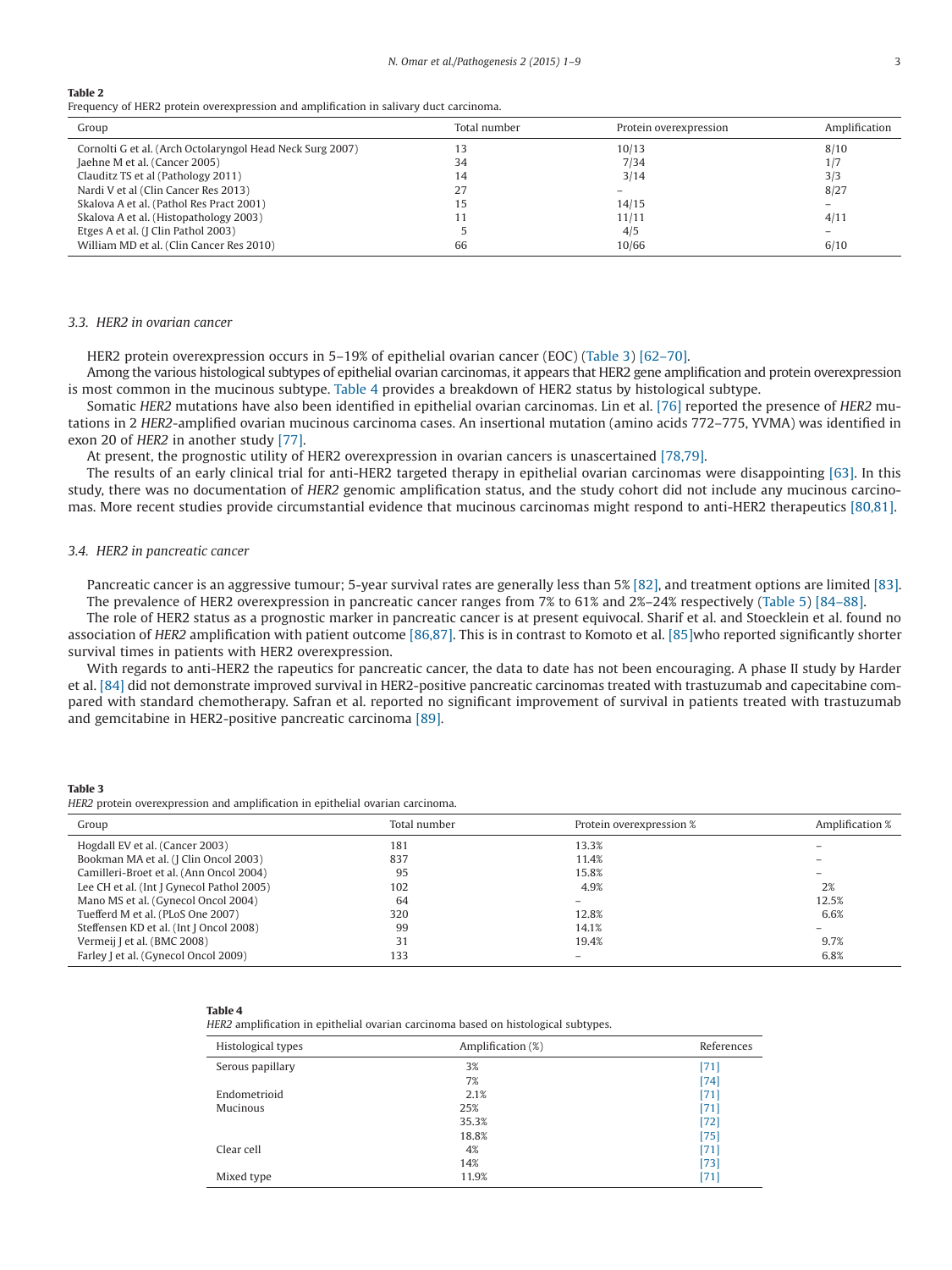#### <span id="page-4-0"></span>**Table 5**

*HER2* protein overexpression and amplification in pancreatic cancer.

| Group                                    | Total number | Protein overexpression (%) | Amplification (%) |
|------------------------------------------|--------------|----------------------------|-------------------|
| Harder J et al. (Br J Cancer 2012)       | 207          | 26%                        | 3.9%              |
| Komoto M et al. (Cancer Sci 2009)        | 129          | 61.2%                      |                   |
| Stoecklein NH et al. (J Clin Oncol 2004) | 50           | 10%                        | 24%               |
| Sharif S et al. (Dig Dis Sci 2008)       | 63           | 25.4%                      | $\qquad \qquad -$ |
| Chou A et al. (Genome Med 2013)          | 469          | 7.2%                       | 2.1%              |

## *3.5. HER2 in endometrial cancer [\[90–111\]](#page-8-1)*

Endometrial carcinoma is the most common gynaecological malignancy [\[90\],](#page-8-1) and histological subtypes include endometrioid, serous and clear cell carcinomas [\[91\].](#page-8-2)

The prevalence of HER2 overexpression and amplification in endometrial carcinomas ranges from 17% to 52% and 11%–21% respectively [\[92–95\],](#page-8-3) and appears to be most frequent in the serous histological subtype [\[96–98\].](#page-8-4) Table 6 provides a breakdown of HER2 overexpression/amplification status by histological subtype. Similar to breast and gastric carcinomas, intratumoral genetic heterogeneity has been documented in endometrial serous carcinomas [\[109\]](#page-8-5) (see Table 7).

Several studies have evaluated the response of HER2-positive endometrial carcinomas to anti-HER2 therapeutics. Clinical responses to trastuzumab have been documented in HER2-overexpressing endometrial carcinomas [\[110,111\].](#page-8-6)

# *3.6. HER2 in colorectal cancer*

Unlike breast and gastric cancers, the prevalence of HER2 membranous overexpression in colorectal cancers appears to be low (1%– 6%) [\[112–117\].](#page-8-7) However, if cytoplasmic overexpression is included, the prevalence appears to be higher (26%–48%) [\[118–120\].](#page-8-8) The clinical significance of cytoplasmic expression is at present unknown.

Somatic *HER2* kinase domain mutations have also been reported in 3 out of 104 patients (2.9%) [\[121\].](#page-8-9)

Partial responses to anti-HER2 therapeutics, in combination with other agents, have been reported in colorectal cancer patients [\[122\].](#page-8-10) The combination of cetuximab and pertuzumab in refractory colorectal cancer was associated with some anti-tumour activity despite intolerable drug toxicities [\[123\].](#page-8-11)

#### **Table 6**

*HER2* protein overexpression and amplification in endometrial cancer (based on histology and grade).

| Group                                  | Tumour subtype    | Protein overexpression (%) | Amplification (%) |
|----------------------------------------|-------------------|----------------------------|-------------------|
| Morrison C et al. (J Clin Oncol 2006)  | Endometrioid      |                            |                   |
|                                        | - Grade 1         | 3%                         | 1%                |
|                                        | - Grade 2         | 7%                         | 3%                |
|                                        | - Grade 3         | 29%                        | 8%                |
|                                        | Mixed epithelial  | 26%                        | 7%                |
|                                        | Malignant         | 12%                        | 4%                |
|                                        | Muellerian tumour |                            |                   |
|                                        | Serous            | 43%                        | 29%               |
|                                        | Clear cell        | 33%                        | 22%               |
| Grushko TA et al. (Gynecol Oncol 2008) | Serous            | 60.5%                      | 21.4%             |
|                                        | Non-serous        | 41.3%                      | 10.6%             |
|                                        | Non-serous:       |                            |                   |
|                                        | - Grade 1         | 3.1%                       | -                 |
|                                        | - Grade 2         | 3.9%                       |                   |
|                                        | - Grade 3         | 21.2%                      |                   |
| Konecny GE et al. (Br Cancer 2009)     | Serous            | $-$                        | 17%               |
|                                        | Clear cell        | -                          | 16%               |
|                                        | Endometrioid      | $-$                        | 1.4%              |
| Xu M et al. (Histopathology 2010)      | Serous carcinoma  | 10.7%                      | 12%               |
|                                        | Endometrioid      | 1%                         | $\mathbf{0}$      |

#### **Table 7**

*HER2* overexpression and amplification in Uterine Serous Carcinoma.

| Group                                          | Total number | Protein overexpression (%) | Amplification (%) |
|------------------------------------------------|--------------|----------------------------|-------------------|
| Santin AD et al. (Clin Cancer Res 2002)        | 10           | 80%                        |                   |
| Slomovitz BM et al. (J Clin Oncol 2004)        | 68           | 18%                        | 2.9%              |
| Santin AD et al. (Am J Obstet Gynecol 2005)    | 30           |                            | 47%               |
| Diaz-Montes TP et al. (Gynecol Oncol 2006)     | 25           | 48%                        |                   |
| Villella JA et al. (Int J Gynecol Cancer 2006) | 19           |                            |                   |
| Odicino FE et al. (Int J Gynecol Cancer 2008)  | 12           | 16.6%                      | 16.6%             |
| Togami S et al. (Cancer Sci 2012)              | 71           | 14%                        |                   |
| Santin AD et al. (Gynecol Oncol 2005)          | 26           | 62%                        | 42%               |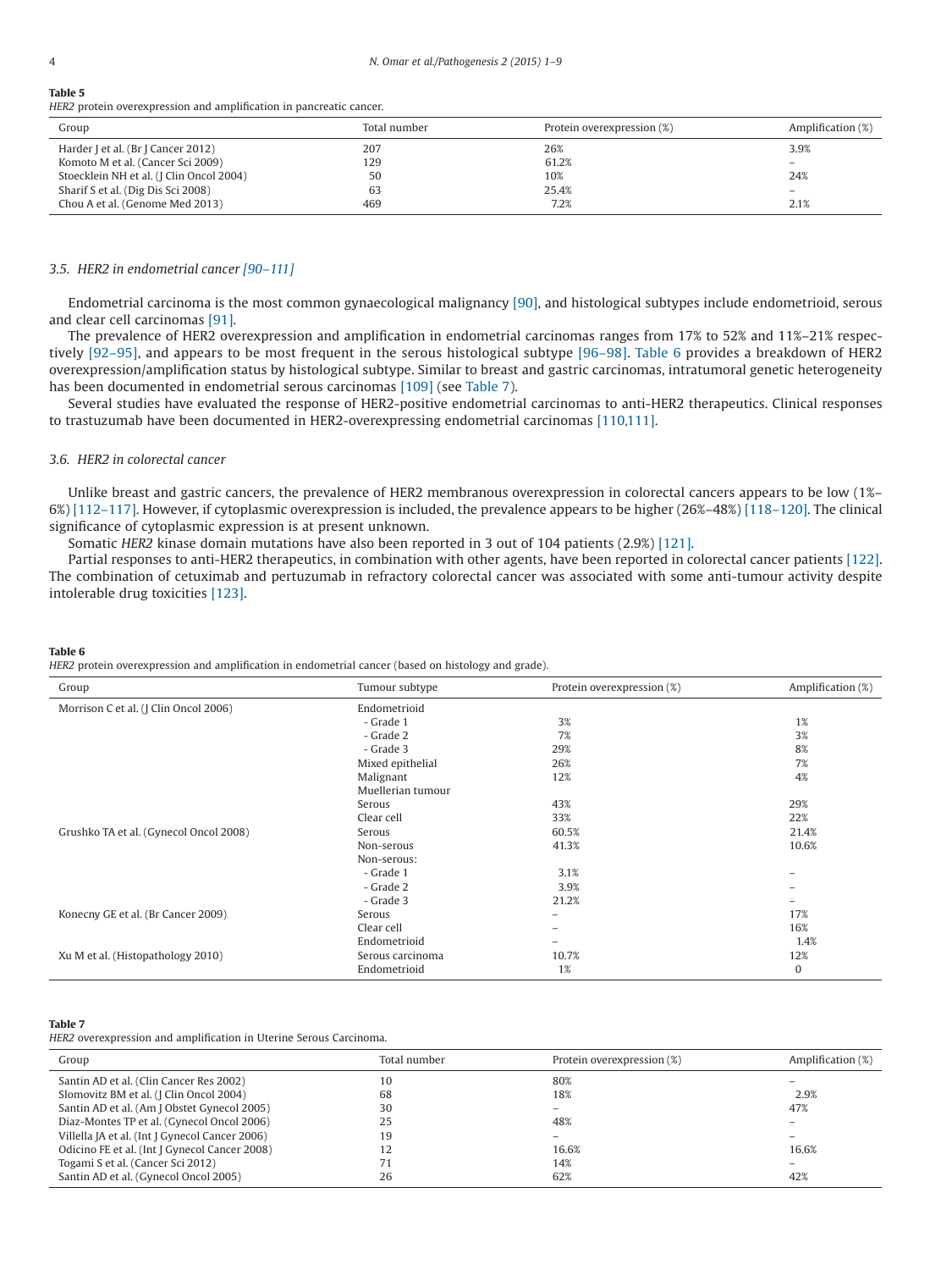#### **Table 8**

HER2 overexpression and amplification in oesophageal cancer.

| Group                                                         | Total number (n) | Protein<br>overexpression | Amplification | Protein overexpression<br>and or amplification $(\%)$ |
|---------------------------------------------------------------|------------------|---------------------------|---------------|-------------------------------------------------------|
| Chan DS et al. (J Gastrointest Surg 2012) <sup>a</sup>        | 1464             |                           |               | 21.9%                                                 |
| Slotta-Huspenina J et al. (Cancer (Basel) 2014 <sup>a</sup> ) | 127              |                           |               | 30.7%                                                 |
| Langer R et al. (Mod Pathol 2011) <sup>a</sup>                | 142              |                           |               | 28.9%                                                 |
| Rossi E et al. (Histopathology 2010) <sup>a</sup>             | 13               |                           |               | 38.5%                                                 |
| Yoon HH et al. (Clin Cancer Res 2012) <sup>a</sup>            | 713              |                           |               | 17%                                                   |
| Reichelt U et al. (Mod Pathol 2007) <sup>a</sup>              | 110              |                           |               | 14.5%                                                 |
| Thompson SK et al. (Ann Surg Oncol 2011)                      | 89               |                           |               | 15.7%                                                 |
| Hu Y et al. (Mod Pathol 2011)                                 | 116              |                           |               | 18.1%                                                 |
| Zhan N et al. (Med Oncol $2012$ <sup>b</sup>                  | 145              | 41.4%                     | 4%            |                                                       |
| Mimura K et al. (Br J Cancer 2005) <sup>b</sup>               | 66               | 13.6%                     | 10.6%         |                                                       |
| Gonzaga IM et al. (BMC 2012) <sup>b</sup>                     | 69               | 18%                       | 16.6%         |                                                       |

<span id="page-5-0"></span><sup>a</sup> Adenocarcinoma cases.

<span id="page-5-1"></span>**b** Squamous cell carcinoma.

#### *3.7. HER2 in oesophageal cancer*

The prevalence of HER2 overexpression and/or genomic amplification in oesophageal cancers ranges from 15% to 39% (Table 8) [\[124–134\].](#page-8-12) Although there is a paucity of data concerning the efficacy of anti-HER2 therapeutics in oesophageal cancers, it is noteworthy that complete response to lapatinib was documented in a single case of *HER2*-amplified oesophageal adenocarcinoma [\[135\].](#page-9-0)

#### *3.8. HER2 in other cancers*

In addition to the cancers discussed above, HER2 overexpression, amplification and mutation has been reported in other cancer types. In bladder cancer, amplification and/or overexpression were also identified. However, the exact figures for HER2 overexpression and/or amplification incidence are still uncertain, and vary from 9% to 76% for overexpression [\[136–144\]](#page-9-1) and 5%–42% for genomic amplification [\[137,139,141,142,145–147\].](#page-9-1) A large multicentre series investigating 1005 primary invasive bladder carcinomas by Lae et al. found HER2 protein overexpression in 9.2% of tumour samples [\[139\].](#page-9-2)

For biliary tract cancer, the prevalence of HER2 overexpression ranges from 9% to 20% [\[148–153\].](#page-9-3) Harder et al. [\[150\]](#page-9-4) and Pignochino et al. [\[152\]](#page-9-5) reported a frequency of 5% and 8% for genomic amplification.

Several published studies have reported HER2 overexpression (3–50% prevalence) in uterine cervical cancer [\[154–157\].](#page-9-6) Lesnikova et al [\[157\]](#page-9-7) reported 5 cases of amplification in 136 patients with invasive cervical cancer. Two other studies of cervical squamous cell carcinomas reported a HER2 overexpression and/or amplification prevalence of approximately 20% [\[158,159\].](#page-9-8)

For the head and neck squamous cell cancer, the prevalence of HER2 protein expression was reported to be between 2% and 50% [\[160–162\].](#page-9-9) Hanken et al. [\[162\]](#page-9-10) observed a prevalence of 3% *HER2* amplification in a study of 207 patients with oral squamous cell carcinoma (Table 9).

#### **4. Conclusion**

As our review highlights, HER2 protein overexpression/genomic amplification appears to be present in many different cancer types, and there are ongoing studies evaluating the utility of anti-HER2 therapeutics in these populations. The considerable variation in the reported rates of HER2 protein overexpression and gene amplification within different individual cancer types suggests that a significant effort in ensuring full laboratory quality assurance (similar to what has been encountered in breast and gastric cancer) will have to be delivered for HER2 testing to become a companion diagnostic in many solid tumours.

Some lessons may be gleaned from the experience with HER2 testing in breast and gastric cancer. Despite the accumulated wisdom concerning HER2 analysis for breast cancer over the last decade [\[13,14\],](#page-6-7) no absolute 'gold standard' yet exists. The latest American Society of Clinical Oncology-College of American Pathologists (ASCO-CAP) HER2 testing algorithm [\[16\],](#page-6-19) which recommends a second confirmatory method in equivocal cases i.e. immunohistochemistry (IHC) followed by fluorescence in-situ hybridization (FISH), has been noted by some authors to be suboptimal in non-specialized laboratories [\[17\].](#page-6-20) Molecular pathologists involved in the development of HER2 testing algorithms for non-breast and non-gastric cancers will thus need to be cognizant of quality assurance issues moving forward.

The repositioning of known drugs in new cancer paradigms is as important for the improvement of cancer care as the generation of new drugs. In that sense, HER2 testing and anti HER2 therapy may represent, yet again, the model for other drugs with accompanying biomarkers to follow.

#### **Table 9**

Frequency of *HER2* overexpression, amplification and mutation in other cancers.

| Cancer                              | Protein overexpression | Amplification&/or HER2 positive | References    |
|-------------------------------------|------------------------|---------------------------------|---------------|
| Urinary bladder                     | $9 - 76%$              | $5 - 42%$                       | $[136 - 147]$ |
| Biliary tract and gall bladder      | $4 - 20%$              | $5 - 8%$                        | $[148 - 153]$ |
| Uterine cervix                      | $3 - 50%$              | $4 - 22%$                       | $[154 - 159]$ |
| Head and neck/oral SCC <sup>a</sup> | $2 - 50%$              | 3% & 9%                         | $[160 - 162]$ |

<span id="page-5-2"></span><sup>a</sup> SCC (Squamous cell carcinoma).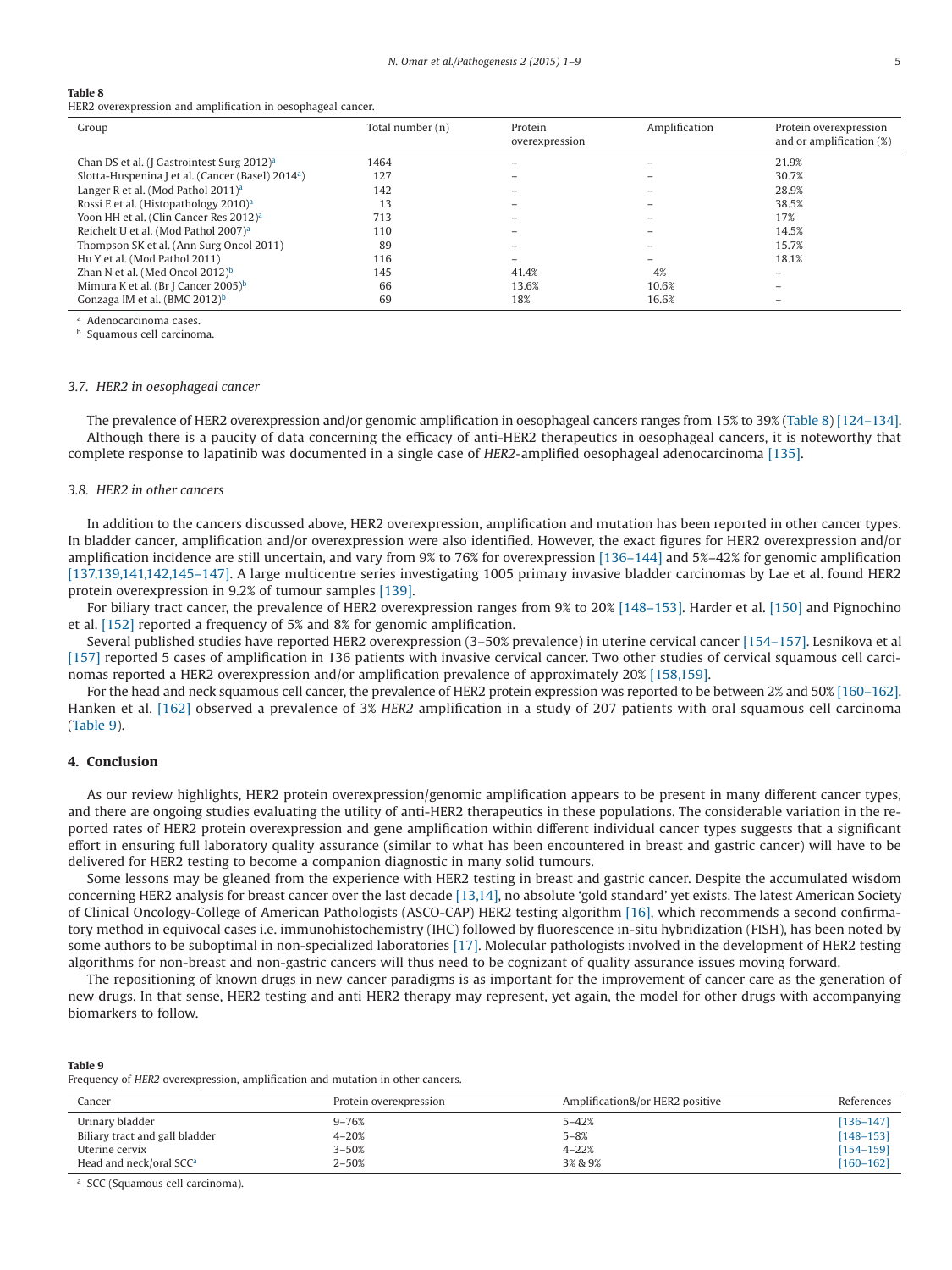# **Conflict of interest statement**

I wish to confirm that there are no known conflicts of interest associated with this publication and there has been no significant financial support for this work that could have influenced its outcome.

#### **References**

- <span id="page-6-0"></span>[1] [Sliwkowski MX, Schaefer G, Akita RW, Lofgren JA, Fitzpatrick VD, Nuijens A, et al. Coexpression of erbB2 and erbB3 proteins reconstitutes a high affinity receptor for](http://refhub.elsevier.com/S2214-6636(15)00003-6/sr0010) [heregulin. J Biol Chem 1994;269:14661–5.](http://refhub.elsevier.com/S2214-6636(15)00003-6/sr0010)
- [2] [Carraway KL, Sliwkowski MX, Akita R, Platko JV, Guy PM, Nuijens A, et al. The erbB3 gene product is a recetor for heregulin. J Biol Chem 1994;269:14303–6.](http://refhub.elsevier.com/S2214-6636(15)00003-6/sr0015)
- <span id="page-6-1"></span>[3] [O'Sullivan CC, Connolly RM. . Pertuzumab and its accelerated approval: evolving treatment paradigms and new challenges in the management of HER2-positive breast](http://refhub.elsevier.com/S2214-6636(15)00003-6/sr0020) [cancer. Oncol \(Williston Park\) 2014;28, 186–194, 196.](http://refhub.elsevier.com/S2214-6636(15)00003-6/sr0020)
- [4] [Dungo RT, Keating GM. . Afatinib: first global approval. Drugs 2013;73:1503–15. doi:10.1007/s40265-013-0111-6.](http://refhub.elsevier.com/S2214-6636(15)00003-6/sr0025)
- <span id="page-6-2"></span>[5] [Spector NL, Blackwell KL. . Understanding the mechanisms behind trastuzumab therapy for human epidermal growth factor receptor 2-positive breast cancer. J Clin](http://refhub.elsevier.com/S2214-6636(15)00003-6/sr0030) [Oncol 2009;27\(34\):5838–47.](http://refhub.elsevier.com/S2214-6636(15)00003-6/sr0030)
- <span id="page-6-3"></span>[6] [Barok M, Isola J, Palyi-Krekk Z, Nagy P, Juhasz I, Vereb G, et al. Trastuzumab causes antibody-dependent cellular cytotoxicity-mediated growth inhibition of submacroscopic](http://refhub.elsevier.com/S2214-6636(15)00003-6/sr0035) [JIMT-1 breast cancer xenografts despite intrinsic drug resistance. Mol Cancer Ther 2007;6\(7\):2065–72.](http://refhub.elsevier.com/S2214-6636(15)00003-6/sr0035)
- [7] [Arnould L, Gelly M, Penault-Llorca F, Benoit L, Bonnetain F, Migeon C, et al. Trastuzumab-based treatment of HER2-positive breast cancer: an antibody-dependent](http://refhub.elsevier.com/S2214-6636(15)00003-6/sr0040) [cellular cytotoxicity mechanism? Br J Cancer 2006;94\(2\):259–67.](http://refhub.elsevier.com/S2214-6636(15)00003-6/sr0040)
- [8] [Clynes RA, Towers TL, Presta LG, Ravetch JV. . Inhibitory Fc receptors modulate in vivo cytotoxicity against tumor targets. Nat Med 2000;6\(4\):443–6.](http://refhub.elsevier.com/S2214-6636(15)00003-6/sr0045)
- <span id="page-6-4"></span>[9] [Lazar GA, Dang W, Karki S, Vafa O, Peng JS, Hyun L, et al. Engineered antibody Fc variants with enhanced effector function. Proc Natl Acad SciUSA](http://refhub.elsevier.com/S2214-6636(15)00003-6/sr0050) 2006;103(11):4005–10. [10] [Cuello M, Ettenberg SA, Clark AS, Keane MM, Posner RH, Nau MM, et al. Down-regulation of the erbB-2 receptor by trastuzumab \(herceptin\) enhances tumor](http://refhub.elsevier.com/S2214-6636(15)00003-6/sr0055) necrosis [factor-related apoptosis-inducing ligand-mediated apoptosis in breast and ovarian cancer cell lines that overexpress erbB-2. Cancer Res 2001;61\(12\):4892–900.](http://refhub.elsevier.com/S2214-6636(15)00003-6/sr0055)
- <span id="page-6-5"></span>[11] [Molina MA, Codony-Servat J, Albanell J, Rojo F, Arribas J, Baselga J. . Trastuzumab \(herceptin\), a humanized anti-HER2 receptor monoclonal antibody, inhibits basal](http://refhub.elsevier.com/S2214-6636(15)00003-6/sr0060) [and activated HER2 ectodomain cleavage in breast cancer cells. Cancer Res 2001;61\(12\):4744–9.](http://refhub.elsevier.com/S2214-6636(15)00003-6/sr0060)
- <span id="page-6-6"></span>[12] [Izumi Y, Xu L, di Tomaso E, Fukumura D, Jain RK. . Tumour biology: herceptin acts as an anti-angiogenic cocktail. Nature 2002;416\(6878\):279–80.](http://refhub.elsevier.com/S2214-6636(15)00003-6/sr0065)
- <span id="page-6-7"></span>[13] [Slamon DJ, Godolphin W, Jones LA, Holt JA, Wong SG, Keith DE, et al. Studies of the HER-2/neu proto-oncogene in human breast and ovarian cancer. Science](http://refhub.elsevier.com/S2214-6636(15)00003-6/sr0070) [1989;244\(4905\):707–12.](http://refhub.elsevier.com/S2214-6636(15)00003-6/sr0070)
- [14] [Reese DM, Slamon DJ. . HER-2/neu signal transduction in human breast and ovarian cancer. Stem Cells 1997;15\(1\):1–8.](http://refhub.elsevier.com/S2214-6636(15)00003-6/sr0075)
- [15] [Wolff AC, Hammond ME, Schwartz JN, Hagerty KL, Allred DC, Cote RJ, et al. American Society of Clinical Oncology/College of American Pathologists guideline](http://refhub.elsevier.com/S2214-6636(15)00003-6/sr0080) [recommendations for human epidermal growth factor receptor 2 testing in breast cancer. Arch Pathol Lab Med 2007;131\(1\):18–43. doi:10.1043/1543-](http://refhub.elsevier.com/S2214-6636(15)00003-6/sr0080) [2165\(2007\)131\[18:ASOCCO\]2.0.CO;2.](http://refhub.elsevier.com/S2214-6636(15)00003-6/sr0080)
- <span id="page-6-19"></span>[16] [Wolff AC, Hammond ME, Hicks DG, Dowsett M, McShane LM, Allison KH, et al. Recommendations for human epidermal growth factor receptor 2 testing in breast](http://refhub.elsevier.com/S2214-6636(15)00003-6/sr0085) [cancer: American Society of Clinical Oncology/College of American Pathologists clinical practice guideline update. Clin Oncol 2013 Nov 1;31\(31\):3997–4013.](http://refhub.elsevier.com/S2214-6636(15)00003-6/sr0085) [doi:10.1200/JCO.2013.50.9984.](http://refhub.elsevier.com/S2214-6636(15)00003-6/sr0085)
- <span id="page-6-20"></span>[17] [Salto-Tellez M, Yau EX, Yan B, Fox SB. . Where and by whom should gastric cancer HER2/neu status be assessed?: lessons from breast cancer. Arch Pathol Lab Med](http://refhub.elsevier.com/S2214-6636(15)00003-6/sr0090) [2011;135\(6\):693–5.](http://refhub.elsevier.com/S2214-6636(15)00003-6/sr0090)
- <span id="page-6-8"></span>[18] [Shigematsu HI, Takahashi T, Nomura M, Majmudar K, Suzuki M, Lee H, et al. Somatic mutations of the HER2 kinase domain in lung adenocarcinomas. Cancer Res](http://refhub.elsevier.com/S2214-6636(15)00003-6/sr0095) [2005;65\(5\):1642–6.](http://refhub.elsevier.com/S2214-6636(15)00003-6/sr0095)
- <span id="page-6-9"></span>[19] [Sasaki H, Shimizu S, Endo K, Takada M, Kawahara M, Tanaka H, et al. EGFR and erbB2 mutation status in Japanese lung cancer patients. Int J Cancer 2006;118\(1\):180–4.](http://refhub.elsevier.com/S2214-6636(15)00003-6/sr0100) [20] [Sun Y, Ren Y, Fang Z, Li C, Fang R, Gao B, et al. Lung adenocarcinoma from East Asian never-smokers is a disease largely defined by targetable oncogenic mutant](http://refhub.elsevier.com/S2214-6636(15)00003-6/sr0105)
- [kinases. J Clin Oncol 2010;28\(30\):4616–20.](http://refhub.elsevier.com/S2214-6636(15)00003-6/sr0105) [21] [Tomizawa K, Suda K, Onozato R, Kosaka T, Endoh H, Sekido Y, et al. Prognostic and predictive implications of HER2/ERBB2/neu gene mutations in lung cancers. Lung](http://refhub.elsevier.com/S2214-6636(15)00003-6/sr0110) [Cancer 2011;74\(1\):139–44.](http://refhub.elsevier.com/S2214-6636(15)00003-6/sr0110)
- [22] [Li C, Sun Y, Fang R, Han X, Luo X, Wang R, et al. Lung adenocarcinomas with HER2-activating mutations are associated with distinct clinical features and](http://refhub.elsevier.com/S2214-6636(15)00003-6/sr0115) EGFR/HER2 [copy number gains. J Thorac Oncol 2012;7\(1\):85–9.](http://refhub.elsevier.com/S2214-6636(15)00003-6/sr0115)
- <span id="page-6-10"></span>[23] [Arcila ME, Chaft JE, Nafa K, Roy-Chowduri S, Lau C, Zaidinski M, et al. Prevalence, clinicopathologic associations and molecular spectrum of ERBB2 \(HER2\) tyrosine](http://refhub.elsevier.com/S2214-6636(15)00003-6/sr0120) [kinase mutations in lung adenocarcinomas. Clin Cancer Res 2012;18\(18\):4910–18.](http://refhub.elsevier.com/S2214-6636(15)00003-6/sr0120)
- <span id="page-6-11"></span>[24] [Buttitta F, Barassi F, Fresu G, Felicioni L, Chella A, Paolizzi D, et al. Mutational analysis of the HER2 gene in lung tumors from Caucasian patients: mutations are mainly](http://refhub.elsevier.com/S2214-6636(15)00003-6/sr0125) [present in adenocarcinomas with bronchoalveolar features. Int J Cancer 2006;119\(11\):2586–91.](http://refhub.elsevier.com/S2214-6636(15)00003-6/sr0125)
- <span id="page-6-12"></span>[25] [Mazieres J, Peters S, Lepage B, Cortot AB, Barlesi F, Beau-Faller M, et al. Lung cancer that harbors an HER2 mutation: epidemiologic characteristics and therapeutic](http://refhub.elsevier.com/S2214-6636(15)00003-6/sr0130) [perspectives. J Clin Oncol 2013;31\(16\):1997–2003.](http://refhub.elsevier.com/S2214-6636(15)00003-6/sr0130)
- <span id="page-6-13"></span>[26] [Junker K, Stachetzki U, Rademacher D, Linder A, Macha HN, Heinecke A, et al. HER2/neu expression and amplification in non-small cell lung cancer prior to and after](http://refhub.elsevier.com/S2214-6636(15)00003-6/sr0135) [neoadjuvant therapy. Lung Cancer 2005;48\(1\):59–67.](http://refhub.elsevier.com/S2214-6636(15)00003-6/sr0135)
- [27] [Pelosi G, Del Curto B, Dell'Orto P, Pasini F, Veronesi G, Spaggiari L, et al. Lack of prognostic implications of HER-2/neu abnormalities in 345 stageI non-small cell carcinomas](http://refhub.elsevier.com/S2214-6636(15)00003-6/sr0140) [\(NSCLC\) and 207 stage I–III neuroendocrine tumours \(NET\) of the lung. Int J Cancer 2005;113\(1\):101–8.](http://refhub.elsevier.com/S2214-6636(15)00003-6/sr0140)
- [28] [Hirsch FR, Varella-Garcia M, Franklin WA, Veve R, Chen L, Helfrich B, et al. Evaluation of HER2/neu gene amplification and protein expression in non-small cell lung](http://refhub.elsevier.com/S2214-6636(15)00003-6/sr0145) [carcinomas. Br J Cancer 2002;86\(9\):1449–56.](http://refhub.elsevier.com/S2214-6636(15)00003-6/sr0145)
- [29] [Heinmoller P, Gross C, Beyser K, Schmidtgen C, Maass G, Pedrocchi M, et al. HER2 status in non-small cell lung cancer: results from patient screening for enrollment](http://refhub.elsevier.com/S2214-6636(15)00003-6/sr0150) [to a phase II study of herceptin. Clin Cancer Res 2003;9\(14\):5238–43.](http://refhub.elsevier.com/S2214-6636(15)00003-6/sr0150)
- [30] [Pellegrini C, Falleni M, Marchetti A, Cassani B, Miozzo M, Buttitta F, et al. HER2/Neu alterations in non-small cell lung cancer: a comprehensive evaluation by real](http://refhub.elsevier.com/S2214-6636(15)00003-6/sr0155) [time reverse transcription-PCR, fluorescence in situ hybridization and immunohistochemistry. Clin Cancer Res 2003;9\(10 Pt 1\):3645–52.](http://refhub.elsevier.com/S2214-6636(15)00003-6/sr0155)
- <span id="page-6-14"></span>[31] [Nakamura H, Kawasaki N, Taguchi M, Kabasawa K. . Association of HER2 overexpression with prognosis in non-small cell lung carcinoma: a metaanalysis.](http://refhub.elsevier.com/S2214-6636(15)00003-6/sr0160) Cancer [2005;103\(9\):1865–73.](http://refhub.elsevier.com/S2214-6636(15)00003-6/sr0160)
- <span id="page-6-15"></span>[32] [Liu L, Shao X, Gao W, Bai J, Wang R, Huang P, et al. The role of human epidermal growth factor receptor 2 as a prognostic factor in lung cancer: a meta-analysis of](http://refhub.elsevier.com/S2214-6636(15)00003-6/sr0165) [published data. J Thorac Oncol 2010;5\(12\):1922–32.](http://refhub.elsevier.com/S2214-6636(15)00003-6/sr0165)
- <span id="page-6-16"></span>[33] Zinner RG, Glisson BS, Fossella FV, Pisters KM, Kies MS, Lee PM, et al. Trastuzumab in combination with cisplatin and gemcitabine in patients with HER2-overexpressing. [untreated, advanced non-small cell lung cancer: report of a phase II trial and findings regarding optimal identification of patients with HER2-overexpressing disease.](http://refhub.elsevier.com/S2214-6636(15)00003-6/sr0170) [Lung Cancer 2004;44\(1\):99–110.](http://refhub.elsevier.com/S2214-6636(15)00003-6/sr0170)
- [34] [Clamon G, Herndon J, Ken J, Govindan R, Garst J, Watson D, et al. Lack of trastuzumab activity in non-small cell lung carcinoma with overexpression of erb-B2: 39810:](http://refhub.elsevier.com/S2214-6636(15)00003-6/sr0175) [a phase II trial of cancer and leukaemia group B. Cancer 2005;103\(8\):1670–5.](http://refhub.elsevier.com/S2214-6636(15)00003-6/sr0175)
- <span id="page-6-17"></span>[35] [Gatzemeier U, Groth G, Butts C, Van Zandwijk N, Shepherd F, Ardizzoni A, et al. Randomized phase II trial of gemcitabine-cisplatin with or without trastuzumab in](http://refhub.elsevier.com/S2214-6636(15)00003-6/sr0180) [HER2-positive non-small cell lung cancer. Ann Oncol 2004;15\(1\):19–27.](http://refhub.elsevier.com/S2214-6636(15)00003-6/sr0180)
- [36] [Langer CJ, Stephenson P, Thor A, Vangel M, Johnson DH, Eastern Cooperative Oncology Group Study 2598. Trastuzumab in the treatment of advanced NSCLC:](http://refhub.elsevier.com/S2214-6636(15)00003-6/sr0185) is there [a role? Focus on Eastern Cooperative Oncology Group study 2598. J Clin Oncol 2004;22\(7\):1180–7.](http://refhub.elsevier.com/S2214-6636(15)00003-6/sr0185)
- <span id="page-6-18"></span>[37] [Ross HJ, Blumenschein GR Jr., Aisner J, Damjanov N, Dowlati A, Garsts J, et al. Randomized phase II multicenter trial of two schedules of lapatinib as first- or second-line](http://refhub.elsevier.com/S2214-6636(15)00003-6/sr0190) [monotherapy in patients with advanced or metastatic non-small cell lung cancer. Clin Cancer Res 2010;16\(6\):1938–49.](http://refhub.elsevier.com/S2214-6636(15)00003-6/sr0190)
- [38] [De Grève J, Teugels E, Geers C, Decoster L, Galdermans D, De Mey J, et al. Clinical activity of afatinib \(BIBW 2992\) in patients with lung adenocarcinoma](http://refhub.elsevier.com/S2214-6636(15)00003-6/sr0195) with mutations [in the kinase domain of HER2/neu. Lung Cancer 2012;76\(1\):123–7.](http://refhub.elsevier.com/S2214-6636(15)00003-6/sr0195)
- [39] [Cappuzzo F, Bemis L, Varella-Garcia M. . HER2 mutation and response to trastuzumab therapy in non-small-cell lung cancer. N Engl J Med 2006;354\(24\):2619–21.](http://refhub.elsevier.com/S2214-6636(15)00003-6/sr0200)
- [40] [Kelly RJ, Carter CA, Giaccone G. . HER2 mutations in non-small cell lung cancer can be continually targeted. J Clin Oncol 2012;30\(26\):3318–19.](http://refhub.elsevier.com/S2214-6636(15)00003-6/sr0205)
- [41] [Falchook GS, Janku F, Tsao AS, Bastida CC, Stewart DJ, Kurzrock R. . Non-small-cell lung cancer with HER2 exon 20 mutation: regression with dual HER2 inhibition](http://refhub.elsevier.com/S2214-6636(15)00003-6/sr0210) [and anti-VEGF combination treatment. J Thorac Oncol 2013;8\(2\):e19–20.](http://refhub.elsevier.com/S2214-6636(15)00003-6/sr0210)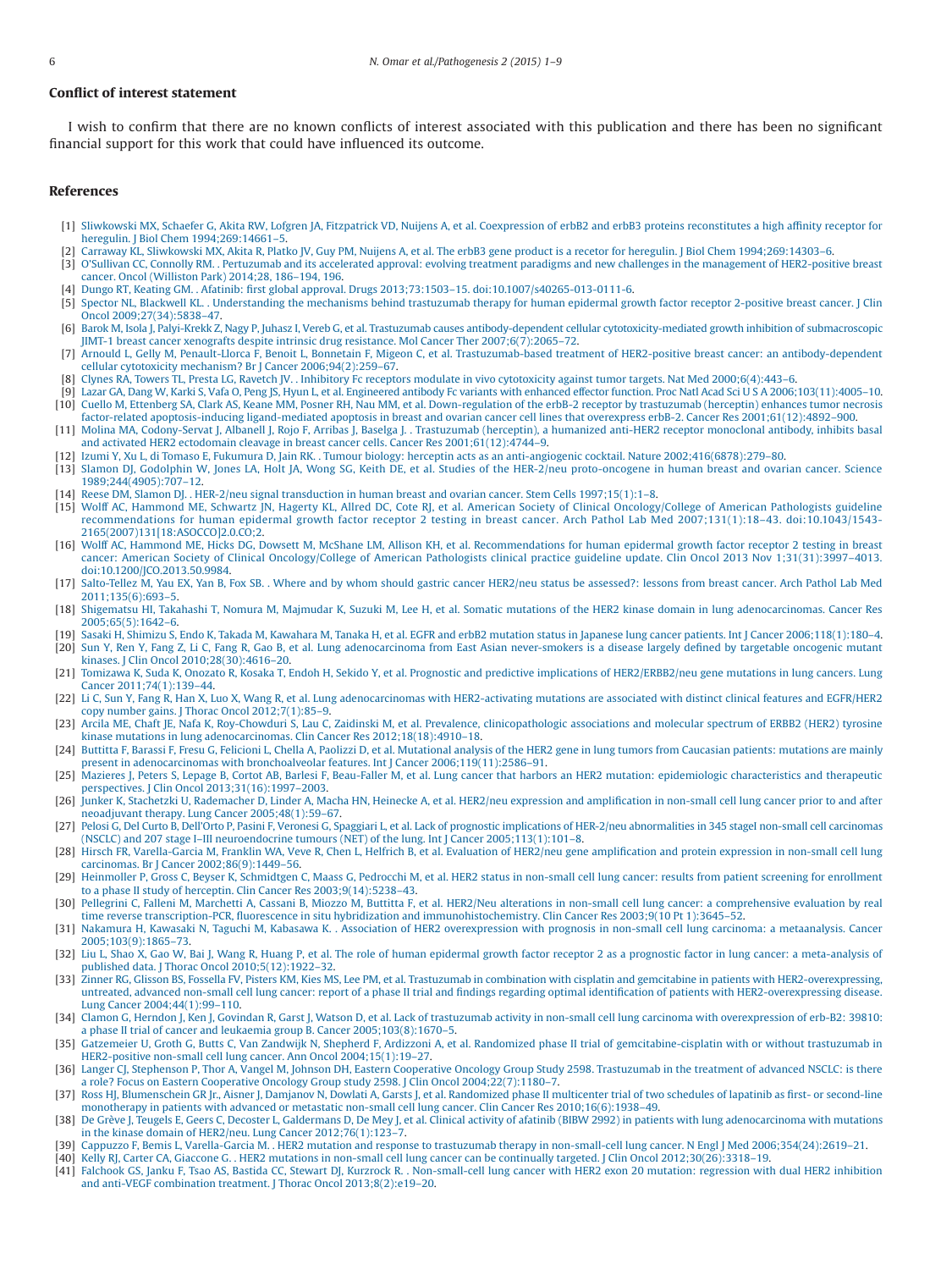- <span id="page-7-0"></span>[42] [Bjørndal K, Krogdahl A, Therkildsen MH, Overgaard J, Johansen J, Kristensen CA, et al. Salivary gland carcinoma in Denmark 1990-2005: outcome and prognostic factors.](http://refhub.elsevier.com/S2214-6636(15)00003-6/sr0215) [Results of the Danish Head and Neck Cancer Group \(DAHANCA\). Oral Oncol 2012 Feb;48\(2\):179–85. doi:10.1016/j.oraloncology.2011.09.005, Epub 2011](http://refhub.elsevier.com/S2214-6636(15)00003-6/sr0215) Oct 2.
- <span id="page-7-1"></span>[43] [Glisson B, Colevas AD, Haddad R, Krane J, El-Naggar A, Kies M, et al. HER2 expression in salivary gland carcinomas: dependence on histological subtype. Clin Cancer](http://refhub.elsevier.com/S2214-6636(15)00003-6/sr0220) [Res 2004;10\(3\):944–6.](http://refhub.elsevier.com/S2214-6636(15)00003-6/sr0220)
- [44] [Clauditz TS, Reiff M, Gravert L, Gnoss A, Tsourlakis MC, Munscher A, et al. Human epidermal growth factor receptor 2 \(HER2\) in salivary gland carcinomas. Pathology](http://refhub.elsevier.com/S2214-6636(15)00003-6/sr0225) [2011;43\(5\):459–64.](http://refhub.elsevier.com/S2214-6636(15)00003-6/sr0225)
- [45] [Suzuki S, Dobashi Y, Minato Y, Tajiri R, Yoshizaki T, Ooi A. . EGFR and HER2-AKt-mTOR signaling pathways are activated in subgroups of salivary gland carcinomas.](http://refhub.elsevier.com/S2214-6636(15)00003-6/sr0230) [Virchows Arch 2012;461\(3\):274–82.](http://refhub.elsevier.com/S2214-6636(15)00003-6/sr0230)
- [46] [Cros J, Sbidian E, Hans S, Roussel H, Scotte F, Tartour E, et al. Expression and mutational status of treatment-relevant targets and key oncogenes in 123 malignant](http://refhub.elsevier.com/S2214-6636(15)00003-6/sr0235) [salivary gland tumours. Ann Oncol 2013;24\(10\):2624–9.](http://refhub.elsevier.com/S2214-6636(15)00003-6/sr0235)
- <span id="page-7-2"></span>[47] [Skalova A, Starek, Kucerova V, Szepe P, Plank L. . Salivary duct carcinoma-a higgly aggressive salivary gland tumour with HER-2/neuoncoprotein overexpression. Pathol](http://refhub.elsevier.com/S2214-6636(15)00003-6/sr0240) [Res Pract 2001;197\(9\):621–6.](http://refhub.elsevier.com/S2214-6636(15)00003-6/sr0240)
- <span id="page-7-3"></span>[48] [Skalova A, Starek I, Vanecek T, Kucerova V, Plank L, Szepe P, et al. Expression of HER-2/neu gene and protein in salivary duct carcinomas of parotid gland as revealed](http://refhub.elsevier.com/S2214-6636(15)00003-6/sr0245) [by fluorescence in-situ hybridization and immunohistochemistry. Histopathology 2003;42\(4\):348–56.](http://refhub.elsevier.com/S2214-6636(15)00003-6/sr0245)
- [49] [Etges A, Pinto DS Jr., Kowalski LP, Soares FA, Araujo VC. . Salivary duct carcinoma: immunohistochemical profile of an aggressive salivary gland tumour. J Clin Pathol](http://refhub.elsevier.com/S2214-6636(15)00003-6/sr0250) [2003;56\(12\):914–18.](http://refhub.elsevier.com/S2214-6636(15)00003-6/sr0250)
- [50] [Cornolti G, Ungari M, Morassi ML, Facchetti F, Rossi E, Lombardi D, et al. Amplification and overexpression of HER2/neu gene and HER2/neu protein in salivary duct](http://refhub.elsevier.com/S2214-6636(15)00003-6/sr0255) [carcinoma of the parotid gland. Arch Otolaryngol Head Neck Surg 2007;133\(10\):1031–6.](http://refhub.elsevier.com/S2214-6636(15)00003-6/sr0255)
- [51] [Jaehne M, Roeser K, Jaekel T, Schepers JD, Albert N, Loning T. . Clinical and immunohistologic typing of salivary duct carcinoma: a report of 50 cases. Cancer](http://refhub.elsevier.com/S2214-6636(15)00003-6/sr0260) [2005;103\(12\):2526–33.](http://refhub.elsevier.com/S2214-6636(15)00003-6/sr0260)
- [52] [Nardi V, Sadow PM, Juric D, Zhao D, Cosper AK, Bergethon K, et al. Detection of novel actionable genetic changes in salivary duct carcinoma helps direct](http://refhub.elsevier.com/S2214-6636(15)00003-6/sr0265) patient treatment. [Clin Cancer Res 2013;19\(2\):480–90.](http://refhub.elsevier.com/S2214-6636(15)00003-6/sr0265)
- [53] [Williams MD, Roberts DB, Kies MS, Mao L, Weber RS, El-Naggar AK. . Genetic and expression analysis of HER-2 and EGFR genes in salivary duct carcinoma: empirical](http://refhub.elsevier.com/S2214-6636(15)00003-6/sr0270) [and therapeutic significance. Clin Cancer Res 2010;16\(8\):2266–74.](http://refhub.elsevier.com/S2214-6636(15)00003-6/sr0270)
- <span id="page-7-4"></span>[54] [Limaye SA, Posner MR, Krane JF, Fonfria M, Lorch JH, Dillon DA, et al. Trastuzumab for treatment of salivary duct carcinoma. Oncologist 2013;18\(3\):294–300.](http://refhub.elsevier.com/S2214-6636(15)00003-6/sr0275)
- [55] [Nabili V, Tan JW, Bhuta S, Sercarz JA, Head CS. . Salivary duct carcinoma: a clinical and histologic review with implications fortrastuzumab therapy.](http://refhub.elsevier.com/S2214-6636(15)00003-6/sr0280) Head Necl  $2007:29(10):907-12$
- [56] [Lee JS, Kwon OJ, Park JJ, Seo JH. . Salivary duct carcinoma of the parotid gland: is adjuvant HER-2-targeted therapy required? J Oral Maxillofac Surg 2014;72\(5\):1023–31.](http://refhub.elsevier.com/S2214-6636(15)00003-6/sr0285) [57] [Kadowaki S, Yatabe Y, Hirakawa H, Komori A, Kondoh C, Hasegawa Y, et al. Complete response to trastuzumab-based chemotherapy in a patient with human epidermal](http://refhub.elsevier.com/S2214-6636(15)00003-6/sr0290) [growth factor receptor-2-positive metastatic salivary duct carcinoma ex pleomorphic adenoma. Case Rep Oncol 2013;6\(3\):450–5.](http://refhub.elsevier.com/S2214-6636(15)00003-6/sr0290)
- [58] [Krishnamurthy J, Krishnamurthy DM, Baker JJ, Zhen W, Lydiatt D, Ganti AK. . Salivary duct carcinoma responding to trastuzumab-based therapy: case report and](http://refhub.elsevier.com/S2214-6636(15)00003-6/sr0295) [review of the literature. Head Neck 2013;35\(12\).](http://refhub.elsevier.com/S2214-6636(15)00003-6/sr0295)
- [59] [Ettl T, Stiegler C, Zeitler K, Agaimy A, Zenk J, Reichert TE, et al. EGFR, HER2, surviving and loss of pSTAT3 characterize high-grade malignancy in salivary gland cancer](http://refhub.elsevier.com/S2214-6636(15)00003-6/sr0300) [with impact on prognosis. Hum Pathol 2012;43\(6\):921–31.](http://refhub.elsevier.com/S2214-6636(15)00003-6/sr0300)
- [60] [Nashed M, Casasola RJ. . Biological therapy of salivary duct carcinoma. J Laryngol Otol 2009;12\(2\):250–2.](http://refhub.elsevier.com/S2214-6636(15)00003-6/sr0305)
- [61] [Sharon E, Kelly RJ, Szabo E. . Sustained response of carcinoma ex pleomorphic adenoma treated with trastuzumab and capecitabine. Head Neck Oncol 2012;2:12.](http://refhub.elsevier.com/S2214-6636(15)00003-6/sr0310)
- <span id="page-7-5"></span>[62] [Hogdall EV, Christensen L, Kjaer SK, Blaakaer J, Bock JE, Glud E, et al. Distribution of HER-2 overexpression in ovarian carcinoma tissue and its prognostic value in](http://refhub.elsevier.com/S2214-6636(15)00003-6/sr0315) [patients with ovarian carcinoma: from the Danish MALOVA Ovarian Cancer Study. Cancer 2003;98\(1\):66–73.](http://refhub.elsevier.com/S2214-6636(15)00003-6/sr0315)
- <span id="page-7-9"></span>[63] [Bookman MA, Darcy KM, Clarke-Pearson D, Boothby RA, Horowitz IR. . Evaluation of monoclonal humanized anti-HER2 antibody, trastuzumabin patients with recurrent](http://refhub.elsevier.com/S2214-6636(15)00003-6/sr0320) [or refractory ovarian or primary peritoneal carcinoma with overexpression of HER2: a phase II trial of the Gynaecologic Oncology Group. J Clin Oncol 2003;21\(2\):283–](http://refhub.elsevier.com/S2214-6636(15)00003-6/sr0320) [90.](http://refhub.elsevier.com/S2214-6636(15)00003-6/sr0320)
- [64] [Camilleri-Broet S, Hardy-Bessard AC, Le Tourneau A, Paraiso D, Levrel O, Leduc B, et al. HER-2 overexpression is an independent marker of poor prognosis of advanced](http://refhub.elsevier.com/S2214-6636(15)00003-6/sr0325) [primary ovarian carcinoma: a multicentre study of the GINECO group. Ann Oncol 2004;15\(1\):104–12.](http://refhub.elsevier.com/S2214-6636(15)00003-6/sr0325)
- [65] [Lee CH, Huntsman DG, Cheang MC, Parker RL, Brown L, Hoskins P, et al. Assessment of Her-1, Her-2 and Her-3 expression and Her-2 amplification in advanced](http://refhub.elsevier.com/S2214-6636(15)00003-6/sr0330) stage [ovarian carcinoma. Int J Gynecol Pathol 2005;24\(2\):147–52.](http://refhub.elsevier.com/S2214-6636(15)00003-6/sr0330)
- [66] [Mano MS, Awada A, Di Leo A, Durbecq V, Paesmans M, Cardoso F, et al. Rates of topoisomerase II-alpha and HER-2 gene amplification and expression in epithelial](http://refhub.elsevier.com/S2214-6636(15)00003-6/sr0335) [ovarian carcinoma. GynecolOncol 2004;92\(3\).](http://refhub.elsevier.com/S2214-6636(15)00003-6/sr0335)
- [67] [Tuefferd M, Coutier J, Penault-Llorca F, Vincent-Salomon A, Broet P, Guastalla JP, et al. HER2 status in ovarian carcinomas: a multicentre GINECO study of 320 patients.](http://refhub.elsevier.com/S2214-6636(15)00003-6/sr0340) [PLoS One 2007;2\(11\):e1138.](http://refhub.elsevier.com/S2214-6636(15)00003-6/sr0340)
- [68] [Steffensen KD, Waldstrom M, Jeppesen U, Jakobsen E, Brandslund I, Jakobsen A. . The prognostic importance of cyclooxygenase 2 and HER2 expression in epithelial](http://refhub.elsevier.com/S2214-6636(15)00003-6/sr0345) [ovarian cancer. Int J Gynecol Cancer 2007;17\(4\):798–807.](http://refhub.elsevier.com/S2214-6636(15)00003-6/sr0345)
- [69] [Steffensen KD, Waldstrom M, Andersen RF, Olsen DA, Jeppesen U, Knudsen HJ, et al. Protein levels and gene expressions of the epidermal growth factor receptors,](http://refhub.elsevier.com/S2214-6636(15)00003-6/sr0350) [HER1, HER2, HER3 and HER4 in benign and malignant ovarian tumors. Int J Oncol 2008;33\(1\):195–204.](http://refhub.elsevier.com/S2214-6636(15)00003-6/sr0350)
- [70] [Vermeij J, Teugels E, Bourgain C, Xiangming J, in 't Veld P, Ghislain V, et al. Genomic activation of the EGFR and HER2-neu genes in a significant proportion of invasive](http://refhub.elsevier.com/S2214-6636(15)00003-6/sr0355) [epithelial ovarian cancers. BMC 2008;8:3.](http://refhub.elsevier.com/S2214-6636(15)00003-6/sr0355)
- <span id="page-7-16"></span>[71] [McCaughan H, Um I, Langdon Sp, Harrison DJ, Faratian D. . HER2 expression in ovarian carcinoma: caution and complexity in biomarker analysis. J Clin Pathol](http://refhub.elsevier.com/S2214-6636(15)00003-6/sr0360) [2012;65\(7\):671–2, author reply.](http://refhub.elsevier.com/S2214-6636(15)00003-6/sr0360)
- <span id="page-7-18"></span>[72] [Yan B, Choo SN, Mulyadi P, Srivastava S, Ong CW, Yong KJ, et al. Dual-colour HER2/chromosome 17 chromogenic in situ hybridisation enables accurate assessment of](http://refhub.elsevier.com/S2214-6636(15)00003-6/sr0365) [Her2 genomic status in ovarian tumours. J Clin Pathol 2011;64\(12\):1097–101.](http://refhub.elsevier.com/S2214-6636(15)00003-6/sr0365)
- <span id="page-7-20"></span>[73] [Tan DS, Iravani M, McCluggage WG, Lambross MB, Milanezi F, Mackay A, et al. Genomic analysis reveals the molecular heterogeneity of ovarian clear cell](http://refhub.elsevier.com/S2214-6636(15)00003-6/sr0370) carcinomas. [Clin Cancer Res 2011;17\(6\):1521–34.](http://refhub.elsevier.com/S2214-6636(15)00003-6/sr0370)
- <span id="page-7-17"></span>[74] [Lassus H, Leminen A, Vayrynen A, Cheng G, Gustafsson GA, Isola J, et al. ERBB2 amplification is superior to protein expression status in predicting patient outcome in](http://refhub.elsevier.com/S2214-6636(15)00003-6/sr0375) [serous ovarian carcinoma. Gynecol Oncol 2004;92\(1\):31–9.](http://refhub.elsevier.com/S2214-6636(15)00003-6/sr0375)
- <span id="page-7-19"></span>[75] [Anglesio MS, Kommoss S, Tolcher MC, Clarke B, Galletta L, Porter H, et al. Molecular characterization of mucinous ovarian tumours supports a stratified treatment](http://refhub.elsevier.com/S2214-6636(15)00003-6/sr0380) [approach with HER2 targeting in 19% of carcinomas. J Pathol 2013;229\(1\):111–20.](http://refhub.elsevier.com/S2214-6636(15)00003-6/sr0380)
- <span id="page-7-6"></span>[76] [Lin WL, Kuo WH, Chen FL, Lee MY, Ruan A, Tyan YS, et al. Identification of the coexisting HER2 gene amplification and novel mutations in the HER2 protein-overexpressed](http://refhub.elsevier.com/S2214-6636(15)00003-6/sr0385) [mucinous epithelial ovarian cancer. Ann Surg Oncol 2011;18\(8\):2388–94.](http://refhub.elsevier.com/S2214-6636(15)00003-6/sr0385)
- <span id="page-7-8"></span><span id="page-7-7"></span>[77] [Lassus H, Sihto H, Leminen A, Joensuu H, Isola J, Nupponen NN, et al. Gene amplification, mutation and protein expression of EGFR and mutations of ERBB2 in serous](http://refhub.elsevier.com/S2214-6636(15)00003-6/sr0390) [ovarian carcinoma. J Mol Med \(Berl\) 2006;84\(8\):671–81.](http://refhub.elsevier.com/S2214-6636(15)00003-6/sr0390) [78] [Mayr D, Kanitz V, Amann G, Engel J, Burges A, Lohrs U, et al. HER-2/neu gene amplification in ovarian tumours: a comprehensive immunohistochemical and FISH](http://refhub.elsevier.com/S2214-6636(15)00003-6/sr0395)
- [analysis on tissue microarrays. Histopathology 2006;48\(2\):149–56.](http://refhub.elsevier.com/S2214-6636(15)00003-6/sr0395)
- <span id="page-7-10"></span>[79] [Zhao D, Zhang F, Zhang W, He J, Zhao Y, Sun J. . Prognostic role of hormone receptors in ovarian cancer: a systematic review and meta-analysis. Int J Gynecol Cancer](http://refhub.elsevier.com/S2214-6636(15)00003-6/sr0400) [2013;23\(1\):25–33.](http://refhub.elsevier.com/S2214-6636(15)00003-6/sr0400) [80] [Jain A, Ryan PD, Seiden MV. . Metastatic mucinous ovarian cancer and treatment decisions based on histology and molecular markers rather than the primary location.](http://refhub.elsevier.com/S2214-6636(15)00003-6/sr0405)
- [J Natl Compr Canc Netw 2012;10\(9\):1076–80.](http://refhub.elsevier.com/S2214-6636(15)00003-6/sr0405) [81] [McAlpine JN, Wiegand KC, Vang R, Ronnet BM, Adamiak A, Kobel M, et al. HER2 overexpression and amplification is present in a subset of ovarian mucinous carcinomas](http://refhub.elsevier.com/S2214-6636(15)00003-6/sr0410)
- <span id="page-7-11"></span>[and can be targeted with trastuzumab therapy. BMC Cancer 2009;9:433.](http://refhub.elsevier.com/S2214-6636(15)00003-6/sr0410)
- <span id="page-7-12"></span>[82] [Jemal A, Siegel R, Ward E, Murray T, Xu J, Smigal C, et al. Cancer statistics, 2006. Cancer J Clin 2006;56\(2\):106–30.](http://refhub.elsevier.com/S2214-6636(15)00003-6/sr0415)
- [83] [Wagner M, Redaelli C, Lietz M, Seiler CA, Friess H, Büchler MW. . Curative resection is the single most important factor determining outcome in patients with](http://refhub.elsevier.com/S2214-6636(15)00003-6/sr0420) [pancreaticadenocarcinoma. Br J Surg 2004;91\(5\):586–94.](http://refhub.elsevier.com/S2214-6636(15)00003-6/sr0420)
- <span id="page-7-13"></span>[84] [Harder J, Ihorst G, Heinemann V, Hofheinz R, Moehler M, Buechler P, et al. Multicentre phase II trial of trastuzumab and capecitabine in patients with HER2 overexpressing](http://refhub.elsevier.com/S2214-6636(15)00003-6/sr0425) [metastatic pancreatic cancer. Br J Cancer 2012;106\(6\):1033–8.](http://refhub.elsevier.com/S2214-6636(15)00003-6/sr0425)
- <span id="page-7-15"></span>[85] [Komoto M, Nakata B, Amano R, Yamada N, Yashiro M, Ohira M, et al. HER2 overexpression correlates with survival after curative resection of pancreatic cancer. Cancer](http://refhub.elsevier.com/S2214-6636(15)00003-6/sr0430) Sci 2009;100(7):1243-7
- <span id="page-7-14"></span>[86] [Stoecklein NH, Luebke AM, Erbersdobler A, Knoefel WT, Schraut W, Verde PE, et al. Copy number of chromosome 17 but not HER2 amplification predicts clinical](http://refhub.elsevier.com/S2214-6636(15)00003-6/sr0435) [outcome of patients with pancreatic ductal adenocarcinoma. J Clin Oncol 2004;22\(23\):4737–45.](http://refhub.elsevier.com/S2214-6636(15)00003-6/sr0435)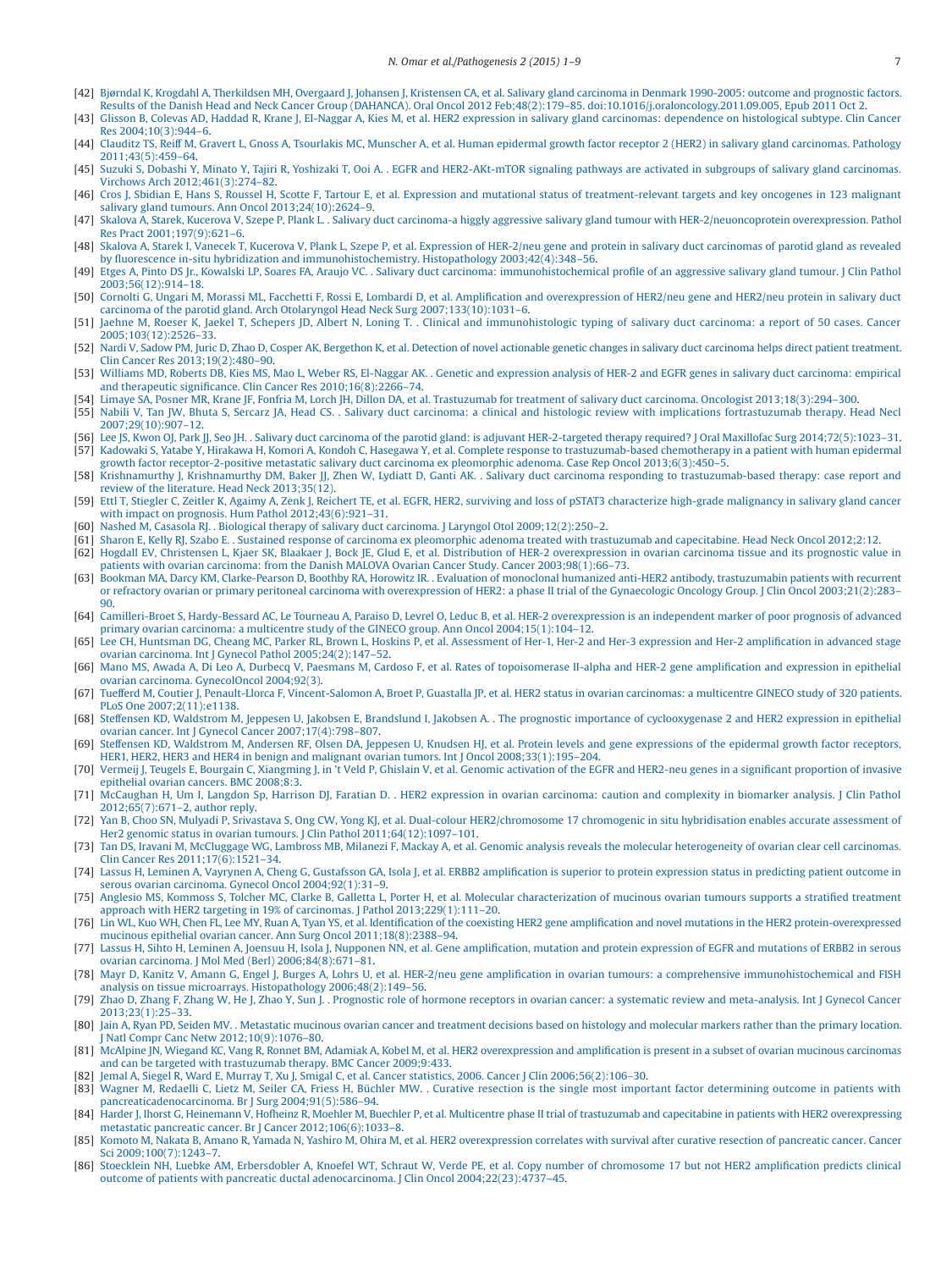- [87] [Sharif S, Ramanathan RK, Potter D, Cieply K, Krasinskas AM. . HER2 gene amplification and chromosome 17 copy number do not predict survival of patients with](http://refhub.elsevier.com/S2214-6636(15)00003-6/sr0440) [resected pancreatic adenocarcinoma. Dig Dis Sci 2008;53\(11\):3026–32.](http://refhub.elsevier.com/S2214-6636(15)00003-6/sr0440)
- <span id="page-8-0"></span>[88] [Chou A, Waddell N, Cowley MJ, Gill AJ, Chang DK, Patch AM, et al. Clinical and molecular characterization of HER2 amplified-pancreatic cancer. Genome Med 2013;5\(8\):78.](http://refhub.elsevier.com/S2214-6636(15)00003-6/sr0445) [89] [Safran H, Iannitti D, Ramanathan R, Schwartz JD, Steinhoff M, Nauman C, et al. Herceptin and gemcitabine for metastatic pancreatic cancers that overexpress HER-2/neu.](http://refhub.elsevier.com/S2214-6636(15)00003-6/sr0450) [Cancer Invest 2004;22\(5\):706–12.](http://refhub.elsevier.com/S2214-6636(15)00003-6/sr0450)
- <span id="page-8-1"></span>[90] [Amant F, Moerman P, Neven P, Timmerman D, Van Limbergen E, Vergote I. . Endometrial cancer. Lancet 2005;366\(9484\):491–505.](http://refhub.elsevier.com/S2214-6636(15)00003-6/sr0455)
- <span id="page-8-2"></span>[91] [Silverberg SG, Mutter GL, Kurman RJ, Kubik-Huch RA, Nogales FF, Tavassoli FA. . Tumours of the uterine corpus. Epithelial tumours and related lesions. In: Tavassoli](http://refhub.elsevier.com/S2214-6636(15)00003-6/sr0460) [FA, Devilee P editors. World Health Organization classification of tumors. Pathology and genetics. Tumours of the breast and female genital organs. Tumors of the](http://refhub.elsevier.com/S2214-6636(15)00003-6/sr0460) [uterine corpus. Lyon: IARC Press; 2003. p. 217–32.](http://refhub.elsevier.com/S2214-6636(15)00003-6/sr0460)
- <span id="page-8-3"></span>[92] [Rolitsky CD, Theil KS, McGaughy VR, Copeland LJ, Niemann TH. . HER-2/neu amplification and overexpression in endometrial carcinoma. Int J Gynecol Pathol](http://refhub.elsevier.com/S2214-6636(15)00003-6/sr0465) [1999;18\(2\):138–43.](http://refhub.elsevier.com/S2214-6636(15)00003-6/sr0465)
- [93] [Saffari B, Jones LA, el-Naggar A, Felix JC, George J, Press MF. . Amplification and overexpression of HER-2/neu \(c-erbB2\) in endometrial cancers: correlation with overall](http://refhub.elsevier.com/S2214-6636(15)00003-6/sr0470) [survival. Cancer Res 1995;55\(23\):5693–8.](http://refhub.elsevier.com/S2214-6636(15)00003-6/sr0470)
- [94] [Gul AE, Keser SH, Barisik NO, Kandemir NO, Cakir C, Sensu S, et al. The relationship of cerb B 2 expression with estrogen receptor and progesterone receptor and](http://refhub.elsevier.com/S2214-6636(15)00003-6/sr0475) [prognostic parameters in endometrial carcinomas. Diagn Pathol 2010;5:13. doi:10.1186/1746-1596-5-13.](http://refhub.elsevier.com/S2214-6636(15)00003-6/sr0475)
- [95] [Peiró G, Mayr D, Hillemanns P, Löhrs U, Diebold J. . Analysis of HER-2/neu amplification in endometrial carcinoma by chromogenic in situ hybridization. Correlation](http://refhub.elsevier.com/S2214-6636(15)00003-6/sr0480) [with fluorescence in situ hybridization, HER-2/neu, p53 and Ki-67 protein expression, and outcome. Mod Pathol 2004;17\(3\):227–87.](http://refhub.elsevier.com/S2214-6636(15)00003-6/sr0480)
- <span id="page-8-4"></span>[96] [Xu M, Schwartz P, Rutherford T, Azodi M, Santin A, Silasi D, et al. HER-2/neu receptor gene status in endometrial carcinomas: a tissue microarray study. Histopathology](http://refhub.elsevier.com/S2214-6636(15)00003-6/sr0485) [2010;56\(2\):269–73. doi:10.1111/j.1365-2559.2009.03464.x.](http://refhub.elsevier.com/S2214-6636(15)00003-6/sr0485)
- [97] [Morrison C, Zanagnolo V, Ramirez N, Cohn DE, Kelbick N, Copeland L, et al. HER-2 is an independent prognostic factor in endometrial cancer: association with outcome](http://refhub.elsevier.com/S2214-6636(15)00003-6/sr0490)
- [in a large cohort of surgically staged patients. J Clin Oncol 2006;24\(15\):2376–85.](http://refhub.elsevier.com/S2214-6636(15)00003-6/sr0490)<br>[98] Grushko TA, Filiaci VL, Mundt AJ, Ridderstrale K, Olopade OI, Fleming GF, et al. An exploratory analysis of HER-2 amplification and [carcinoma: a Gynecologic Oncology Group Study. GynecolOncol 2008;108\(1\):3–9.](http://refhub.elsevier.com/S2214-6636(15)00003-6/sr0495)
- [99] [Konecny GE, Santos L, Winterhoff B, Hatmal M, Keeney GL, Mariani A, et al. HER2 gene amplification and EGFR expression in a large cohort of surgically staged patients](http://refhub.elsevier.com/S2214-6636(15)00003-6/sr0500) [with nonendometrioid \(type II\) endometrial cancer. Br J Cancer 2009;100\(1\):89–95.](http://refhub.elsevier.com/S2214-6636(15)00003-6/sr0500)
- 
- [100] [Hui P, Kelly M, O'Malley M, Tavassoli F, Schwartz PE. . Minimal uterine serous carcinoma: a clinicopathological study of 40 cases. Mod Pathol 2005;18\(1\):75–82.](http://refhub.elsevier.com/S2214-6636(15)00003-6/sr0505)<br>[101] Santin AD, Bellone S, Gokden M, Palmieri M, Dunn
- [102] [Slomovitz BM, Broaddus RR, Burke TW, Sneige N, Soliman PT, Wu W, et al. Her-2/neu overexpression and amplification in uterine papillary carcinoma. J Clin Oncol](http://refhub.elsevier.com/S2214-6636(15)00003-6/sr0515) [2004;22\(15\):3126–32.](http://refhub.elsevier.com/S2214-6636(15)00003-6/sr0515)
- [103] [Santin AD, Bellone S, Siegel ER, Palmieri M, Thomas M, Cannon MJ, et al. Racial differences in the overexpression of epidermal growth factor type II receptor \(HER2/neu\):](http://refhub.elsevier.com/S2214-6636(15)00003-6/sr0520) [a major prognostic indicator in uterine serous papillary cancer. Am J Obstet Gynecol 2005;192\(3\):813–18.](http://refhub.elsevier.com/S2214-6636(15)00003-6/sr0520)
- [104] [Diaz-Montes TP, Ji H, Smith Sehdev AE, Zahurak ML, Kurman J, Armstrong DK, et al. Clinical significance of Her-2/neu overexpression in uterine serous carcinoma.](http://refhub.elsevier.com/S2214-6636(15)00003-6/sr0525) [Gynecol Oncol 2006;100\(1\):139–44.](http://refhub.elsevier.com/S2214-6636(15)00003-6/sr0525)
- [105] [Villella JA, Cohen S, Smith DH, Hibshoosh H, Hershman D. . HER-2/neu overexpression in uterine papillary serous cancers and its possible therapeutic](http://refhub.elsevier.com/S2214-6636(15)00003-6/sr0530) implications. [Int J Gynecol Cancer 2006;16\(5\):1897–902.](http://refhub.elsevier.com/S2214-6636(15)00003-6/sr0530)
- [106] [Odicino FE, Bignotti E, Rossi E, Pasinneti E, Tassi RA, Donzelli C, et al. HER-2/neu overexpression and amplification in uterine serous papillary carcinoma: comparative](http://refhub.elsevier.com/S2214-6636(15)00003-6/sr0535) [analysis of immunohistochemistry, real-time reversetranscription-polymerase chain reaction, and fluorescence in situ hybridization. Int J Gynecol Cancer 2008;18\(1\).](http://refhub.elsevier.com/S2214-6636(15)00003-6/sr0535) [107] [Togami S, Sasajima Y, Oi T, Sasajima Y, Oi T, Ishikawa M, et al. Clinicopathological and prognostic impact of human epidermal growth factor receptor type 2 \(HER2\)](http://refhub.elsevier.com/S2214-6636(15)00003-6/sr0540)
- [and hormone receptor expression in uterine papillary serous carcinoma. Cancer Sci 2012;103\(926–32\).](http://refhub.elsevier.com/S2214-6636(15)00003-6/sr0540) [108] [Santin AD, Bellone S, Van Stedum S, Bushen W, Palmieri M, Siegel ER, et al. Amplification of c-erbB2 oncogene: a major prognostic indicator in uterine serous papillary](http://refhub.elsevier.com/S2214-6636(15)00003-6/sr0545)
- [carcinoma. Cancer 2005;104\(7\):1391–7.](http://refhub.elsevier.com/S2214-6636(15)00003-6/sr0545)
- <span id="page-8-5"></span>[109] [Buza N, Hui P. . Marked heterogeneity of HER2/NEU gene amplification in endometrial serous carcinoma. Genes Chromosom Cancer 2013;52\(12\):1178–86.](http://refhub.elsevier.com/S2214-6636(15)00003-6/sr0550)
- [110] [Santin AD, Bellone S, Roman JJ, McKenney JK, Pecorelli S. . Trastuzumab treatment in patients with advanced or recurrent endometrial carcinoma overexpressing](http://refhub.elsevier.com/S2214-6636(15)00003-6/sr0555) [HER2/neu. Int J Gynaecol Obstet 2008;102\(2\):128–31.](http://refhub.elsevier.com/S2214-6636(15)00003-6/sr0555)
- <span id="page-8-6"></span>[111] [Fleming GF, Sill MW, Darcy KM, Sill MW, Darcy KM, McMeekin DS, et al. Phase II trial of trastuzumab in women with advanced or recurrent, HER2-positive endometrial](http://refhub.elsevier.com/S2214-6636(15)00003-6/sr0560) [carcinoma: a Gynecologic Oncology Group study. GynecolOncol 2010;116\(1\):15–20.](http://refhub.elsevier.com/S2214-6636(15)00003-6/sr0560)
- <span id="page-8-7"></span>[112] [McKay JA, Loane JF, Ross VG, Ameyaw MM, Murray GI, Cassidy J, et al. c-erbB-2 is not a major factor in the development of colorectal cancer. Br J Cancer 2002;86\(4\):568–](http://refhub.elsevier.com/S2214-6636(15)00003-6/sr0565) [73.](http://refhub.elsevier.com/S2214-6636(15)00003-6/sr0565)
- [113] [Nathanson DR, Culliford AT 4th, Shia J, Chen B, D'Alessio M, Zeng ZS, et al. HER 2/neu expression and gene amplification in colon cancer. Int J Cancer 2003;105\(6\):796–802.](http://refhub.elsevier.com/S2214-6636(15)00003-6/sr0570) [114] [Half E, Broaddus R, Danenderg KD, Danenberg PV, Ayers GD, Sinicrope FA. . HER-2 receptor expression, localization and activation in colorectal cancer cell lines and](http://refhub.elsevier.com/S2214-6636(15)00003-6/sr0575) [human tumors. Int J Cancer 2004;108\(4\):540–8.](http://refhub.elsevier.com/S2214-6636(15)00003-6/sr0575)
- [115] [Kountourakis P, Pavlakis K, Psyrri A, Rontogianni D, Xiros, Patsouris E, et al. Clinicopathologic significance of EGFR and Her-2/neu in colorectal adenocarcinomas. Cancer](http://refhub.elsevier.com/S2214-6636(15)00003-6/sr0580) [J 2006;12\(3\):229–36.](http://refhub.elsevier.com/S2214-6636(15)00003-6/sr0580)
- [116] [Schuell B, Gruenberger T, Scheithauer W, Zielinski Ch, Wrba F. . HER 2/neu protein expression in colorectal cancer. BMC Cancer 2006;6:123.](http://refhub.elsevier.com/S2214-6636(15)00003-6/sr0585)
- [117] [Kavanagh DO, Chambers G, O'Grady L, Barry KM, Waldron RP, Bennani F, et al. Is overexpression of HER-2 a predictor of prognosis in colorectal cancer? BMC Cancer](http://refhub.elsevier.com/S2214-6636(15)00003-6/sr0590) [2009;9:1.](http://refhub.elsevier.com/S2214-6636(15)00003-6/sr0590)
- [118] [Jesus EC, Matos D, Artigiani R, Waitzberg AF, Goldenberg A, Saad SS. . Assesment of staging, prognosis and mortality of colorectal cancer by tumor markers: receptor](http://refhub.elsevier.com/S2214-6636(15)00003-6/sr0595) [erbB-2 and cadherins. Acta Cir Bras 2005;20\(6\):422–7.](http://refhub.elsevier.com/S2214-6636(15)00003-6/sr0595)
- <span id="page-8-8"></span>[119] [Park DI, Kang MS, Oh SJ, Kim HJ, Cho YK, Sohn CI, et al. HER-2/neu overexpression is an independent prognostic factor in colorectal cancer. Int J Colorectal Dis](http://refhub.elsevier.com/S2214-6636(15)00003-6/sr0600) [2007;22\(5\):491–7.](http://refhub.elsevier.com/S2214-6636(15)00003-6/sr0600)
- [120] Kruszewski WJ, Rzepko R, Ciesielski M, Szefel J, Zieliński J, Szajewski M, et al. Expression of HER2 in colorectal cancer does not correlate with prognosis. Dis Markers [2010;29\(5\):207–12.](http://refhub.elsevier.com/S2214-6636(15)00003-6/sr0605)
- <span id="page-8-9"></span>[121] [Lee JW, Soung YH, Seo SH, Kim SY, Park CH, Wang YP, et al. Somatic mutations of ERBB2 kinase domain in gastric, colorectal and breast carcinomas. Clin Cancer Res](http://refhub.elsevier.com/S2214-6636(15)00003-6/sr0610) [2006;12\(1\):57–61.](http://refhub.elsevier.com/S2214-6636(15)00003-6/sr0610)
- <span id="page-8-10"></span>[122] [Ramanathan RK, Hwang JJ, Zamboni WC, Sinicrope FA, Safran H, Wong MK, et al. Low overexpression of HER-2/neu in advanced colorectal cancer limits the usefulness](http://refhub.elsevier.com/S2214-6636(15)00003-6/sr0615) [of trastuzumab \(herceptin\) and irinotecan as therapy. A phase II trial. Cancer Invest 2004;22\(6\):858–65.](http://refhub.elsevier.com/S2214-6636(15)00003-6/sr0615)
- <span id="page-8-11"></span>[123] [Rubinson DA, Hochster HS, Ryan DP, Wolpin BM, McCleary NJ, Abrams TA, et al. Multi-drug inhibition of the HER pathway in metastatic colorectal cancer:](http://refhub.elsevier.com/S2214-6636(15)00003-6/sr0620) results of [a phase I study of pertuzumab plus cetuximab in cetuximab-refractory patients. Invest New Drugs 2014;32\(1\):113–22. doi:10.1007/s10637-013-9956-5.](http://refhub.elsevier.com/S2214-6636(15)00003-6/sr0620)
- <span id="page-8-12"></span>[124] [Chan DS, Twine CP, Lewis WG. . Systematic review and meta-analysis of the influence of HER2 expression and amplification in operable oesophageal cancer. J Gastrointest](http://refhub.elsevier.com/S2214-6636(15)00003-6/sr0625) [Surg 2012;16\(10\):1821–9.](http://refhub.elsevier.com/S2214-6636(15)00003-6/sr0625)
- [125] [Slotta-Huspenina J, Becker KF, Feith M, Walch A, Langer R. . Heat Shock Protein 90 \(HSP90\) and Her2 in adenocarcinomas of the Esophagus. Cancers \(Basel\)](http://refhub.elsevier.com/S2214-6636(15)00003-6/sr0630) [2014;6\(3\):1382–93.](http://refhub.elsevier.com/S2214-6636(15)00003-6/sr0630)
- [126] [Langer R, Rauser S, Feith M, Nährig JM, Feuchtinger A, Friess H, et al. Assesment of ErbB2 \(Her2\) in oesophageal adenocarcinomas: summary of a revised](http://refhub.elsevier.com/S2214-6636(15)00003-6/sr0635) [immunohistochemical evaluation system, bright field double in situ hybridisation and fluorescence in situ hybridisation. Mod Pathol 2011;24\(7\):908–16.](http://refhub.elsevier.com/S2214-6636(15)00003-6/sr0635)
- [127] [Rossi E, Villanacci V, Bassotti G, Donato F, Festa A, Cengia G, et al. TOPOIIalpha and HER-2/neu overexpression/amplification in Barrett's oesophagus, dysplasia and](http://refhub.elsevier.com/S2214-6636(15)00003-6/sr0640) [adenocarcinoma. Histopathology 2010;57\(1\):81–9.](http://refhub.elsevier.com/S2214-6636(15)00003-6/sr0640)
- [128] [Yoon HH, Shi Q, Sukov WR, Wiktor AE, Khan M, Sattler CA, et al. Association of HER2/ErbB2 expression and gene amplification with pathologic features and](http://refhub.elsevier.com/S2214-6636(15)00003-6/sr0645) prognosis [in esophageal adenocarcinomas. Clin Cancer Res 2012;18\(2\):546–54.](http://refhub.elsevier.com/S2214-6636(15)00003-6/sr0645)
- [129] [Reichelt U, Duesedau P, Tsourlakis MCh, Quaas A, Link BC, Schurr PG, et al. Frequent homogenous HER-2 amplification in primary and metastatic adenocarcinoma of](http://refhub.elsevier.com/S2214-6636(15)00003-6/sr0650) [the esophagus. Mod Pathol 2007;20\(1\):120–9.](http://refhub.elsevier.com/S2214-6636(15)00003-6/sr0650)
- [130] [Thompson SK, Sullivan TR, Davies R, Ruszkiewicz AR. . Her-2/neu gene amplification in esophageal adenocarcinoma and its influence on survival. Ann Surg Oncol](http://refhub.elsevier.com/S2214-6636(15)00003-6/sr0655) [2011;18\(7\):2010–17.](http://refhub.elsevier.com/S2214-6636(15)00003-6/sr0655)
- [131] [Hu Y, Bandla S, Godfrey TE, Tan D, Luketich JD, Pennathur A, et al. HER2 amplification, overexpression and score criteria in esophageal adenocarcinoma. Mod Pathol](http://refhub.elsevier.com/S2214-6636(15)00003-6/sr0660) [2011;24\(7\):899–907.](http://refhub.elsevier.com/S2214-6636(15)00003-6/sr0660)
- [132] [Zhan N, Dong WG, Tang YF, Wang ZS, Xiong CL. . Analysis of HER2 gene amplification and protein expression in esophageal squamous cell carcinoma. Med Oncol](http://refhub.elsevier.com/S2214-6636(15)00003-6/sr0665) [2012;29\(2\):933–40.](http://refhub.elsevier.com/S2214-6636(15)00003-6/sr0665)